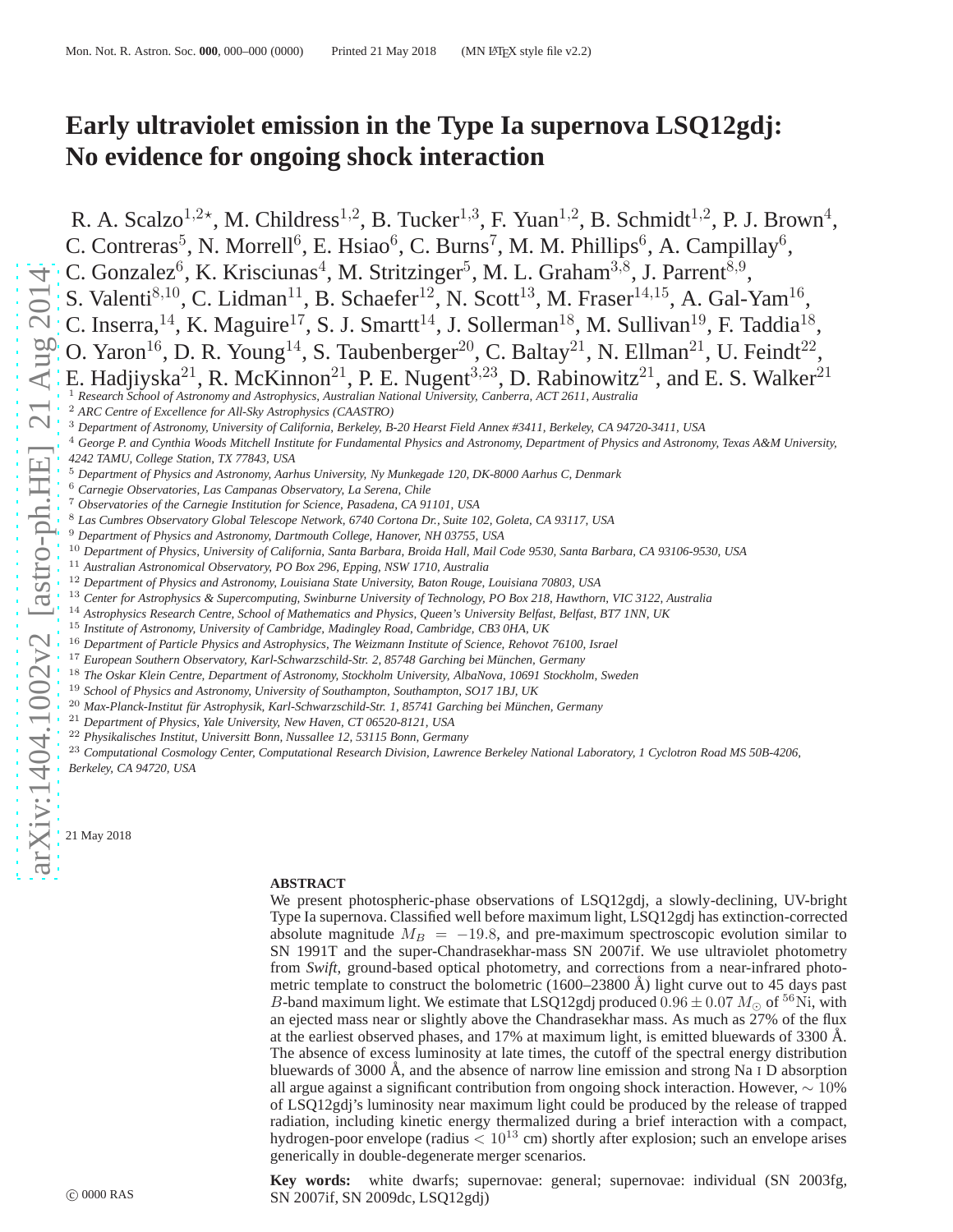## **1 INTRODUCTION**

Type Ia supernovae (SNe Ia) have become indispensable as luminosity distance indicators at large distances appropriate for studying the cosmological dark energy [\(Riess et al. 1998;](#page-17-0) [Perlmutter et al. 1999](#page-17-1)). They are believed to be the thermonuclear explosions of carbon-oxygen white dwarfs, and their spectra are generally very similar near maximum light, although some spectroscopic diversity exists [\(Branch et al. 1993](#page-16-0); [Benetti et al. 2005;](#page-16-1) [Branch et al. 2006,](#page-16-2) [2007](#page-16-3), [2008;](#page-16-4) [Wang et al. 2009\)](#page-17-2).

SNe Ia used for cosmology are referred to as spectroscopically "(Branch) normal" [\(Branch et al. 1993\)](#page-16-0) SNe Ia; they have a typical absolute magnitude near maximum light in the range −18.5 <  $M_V < -19.5$ . They are used as robust standard candles based on empirical relations between the SN's luminosity and its colour and light curve width [\(Riess et al. 1996](#page-17-3); [Tripp 1998](#page-17-4); [Phillips et al.](#page-17-5) [1999](#page-17-5); [Goldhaber et al. 2001](#page-17-6)). Maximum-light spectroscopic properties can also help to improve the precision of distances measured using normal SNe Ia [\(Bailey et al. 2009](#page-16-5); [Wang et al. 2009;](#page-17-2) [Folatelli et al. 2010;](#page-17-7) [Foley & Kasen 2011](#page-17-8)).

Another subclass of SNe Ia with absolute magnitude  $M_V \sim -20$  has also attracted recent attention. At least three events are currently known: SN 2003fg [\(Howell et al. 2006\)](#page-17-9), SN 2007if [\(Scalzo et al. 2010;](#page-17-10) [Yuan et al. 2010\)](#page-17-11), and SN 2009dc [\(Yamanaka et al. 2009](#page-17-12); [Tanaka et al. 2010](#page-17-13); [Silverman et al.](#page-17-14) [2011](#page-17-14); [Taubenberger et al. 2011](#page-17-15)). A fourth event, SN 2006gz [\(Hicken et al. 2007](#page-17-16)), is usually classed with these three, although its maximum-light luminosity depends on an uncertain extinction correction from dust in its host galaxy. These four events are spectroscopically very different from each other. SN 2006gz has a photospheric velocity typical of normal SNe Ia as inferred from the velocity of the Si II  $\lambda$ 6355 absorption minimum, and shows C II absorption  $(\lambda \lambda 4745, 6580, 7234)$  in spectra taken more than 10 days before B-band maximum light. In contrast, SN 2009dc shows low Si II velocity  $v_{\text{Si}}$  ( $\sim 8000 \text{ km s}^{-1}$ ), a relatively high Si II velocity gradient  $\dot{v}_{\text{Si}}$  ( $\sim -75$  km s<sup>-1</sup> day<sup>-1</sup>), and very strong, persistent C II λ6580 absorption. SN 2007if is spectroscopically similar to SN 1991T [\(Filippenko et al. 1992](#page-17-17); [Phillips](#page-17-18) et al. [1992](#page-17-18)) before maximum light, its spectrum dominated by Fe III and showing only very weak Si II, with a definite C II detection in a spectrum taken 5 days after B-band maximum light. SN 2006gz, SN 2007if and SN 2009dc show low-ionization nebular spectra dominated by Fe II, in contrast to normal SNe Ia which have stronger Fe III emission [\(Maeda et al. 2009](#page-17-19); [Taubenberger et al.](#page-17-20) [2013](#page-17-20)). Only one spectrum, taken at 2 days past  $B$ -band maximum, exists for SN 2003fg, which resembles SN 2009dc at a similar phase. Recently two additional SNe, SN 2011aa and SN 2012dn, have been proposed as super-Chandrasekhar-mass SN Ia candidates based on their luminosity at ultraviolet (UV) wavelengths as observed with the *Swift* telescope [\(Brown et al. 2014\)](#page-16-6).

These extremely luminous SNe Ia cannot presently be explained by models of exploding Chandrasekhar-mass white dwarfs, since the latter produce at most 1  $M_{\odot}$  of <sup>56</sup>Ni even in a pure detonation [\(Khokhlov et al. 1993](#page-17-21)). While they might more descriptively be called "superluminous SNe Ia", these SNe Ia have typically been referred to as "candidate super-Chandrasekhar SNe Ia" or "super-Chandras", based on an early interpretation of SN 2003fg as arising from the explosion of a differentially rotating white dwarf with mass  $\sim 2 M_{\odot}$  [\(Howell et al. 2006](#page-17-9)). Observation of events in this class has stimulated much recent theoretical investigation into super-Chandrasekhar-mass SN Ia channels [\(Hachisu et al. 2011;](#page-17-22) [Justham 2011](#page-17-23); [Di Stefano & Kilic 2012](#page-17-24); [Das & Mukhopadhyay](#page-17-25) [2013a](#page-17-25)[,b\)](#page-17-26), and into mechanisms for increasing the peak luminosity of Chandrasekhar-mass events [\(Hillebrandt et al. 2007](#page-17-27)).

The status of superluminous SNe Ia as being super-Chandrasekhar-mass has historically been closely tied to their peak luminosity. SN 2003fg's ejected mass was inferred at first from its peak absolute magnitude  $M_V = -19.94$ , requiring a large mass of <sup>56</sup>Ni ( $M_{\text{Ni}} = 1.3 \pm 0.1 M_{\odot}$ ; [Arnett 1982\)](#page-16-7) and a low Si II velocity near maximum ( $\sim 8000 \text{ km s}^{-1}$ ), suggesting a high binding energy for the progenitor. Ejected mass estimates were later made for SN 2007if [\(Scalzo et al. 2010](#page-17-10)) and SN 2009dc [\(Silverman et](#page-17-14) al. [2011](#page-17-14); [Taubenberger et al. 2011](#page-17-15)), producing numbers of similar magnitude. These ejected mass estimates depend, to varying extents, on the interpretation of the maximum-light luminosity in terms of a large  ${}^{56}$ Ni mass, which can be influenced by asymmetries and/or non-radioactive sources of luminosity. For example, shock interaction with a dense shroud of circumstellar material (CSM) has been proposed as a source of luminosity near maximum light for SN 2009dc [\(Taubenberger et al. 2011](#page-17-15); [Hachinger et al.](#page-17-28) [2012](#page-17-28); [Taubenberger et al. 2013\)](#page-17-20). The CSM envelope would have to be largely free of hydrogen and helium to avoid producing emission lines of these elements in the shocked material. The additional luminosity could simply represent trapped radiation from a short interaction soon after explosion with a compact envelope, rather than an ongoing interaction with an extended wind. Such an envelope is naturally produced in an explosion resulting from a "slow" merger of two carbon-oxygen white dwarfs [\(Iben & Tutukov 1984;](#page-17-29) [Shen et al. 2012\)](#page-17-30). [Khokhlov et al. \(1993\)](#page-17-21) modeled detonations of carbon-oxygen white dwarfs inside compact envelopes, calling them *tamped detonations*; these events are luminous and have long rise times, but appear much like normal SNe Ia after maximum light. A strong ongoing interaction with an extended wind, in contrast, is expected to produce very broad, ultraviolet (UV)-bright light curves and blue, featureless spectra uncharacteristic of normal SNe Ia [\(Fryer et al. 2010;](#page-17-31) [Blinnikov & Sorokina 2010](#page-16-8)).

Searching for more candidate super-Chandrasekhar-mass SNe Ia, [Scalzo et al. \(2012\)](#page-17-32) reconstructed masses for a sample of SNe Ia with spectroscopic behavior matching a classical 1991Tlike template and showing very slow evolution of the Si II velocity, similar to SN 2007if; these events were interpreted as tamped detonations, and the mass reconstruction featured a very rough accounting for trapped radiation. One additional plausible super-Chandrasekhar-mass candidate event was found, SNF 20080723- 012, with estimated ejected mass  $\sim 1.7M_{\odot}$  and <sup>56</sup>Ni mass  $\sim$  $0.8M_{\odot}$ . The other events either had insufficient data to establish super-Chandrasekhar-mass status with high confidence, or had reconstructed masses consistent with the Chandrasekhar mass. However, none of the [Scalzo et al.](#page-17-32) [\(2012](#page-17-32)) SNe had coverage at wavelengths bluer than 3300 Å, making it impossible to search for early signatures of shock interaction, and potentially underestimating the maximum bolometric luminosity and the <sup>56</sup>Ni mass. While [Brown et al. \(2014\)](#page-16-6) obtained good UV coverage of two new candidate super-Chandrasekhar-mass SNe Ia, 2011aa and 2012dn, no optical photometry redward of  $6000 \text{ Å}$  has yet been published for these SNe, precluding the construction of their bolometric light curves or detailed inference of their masses.

In this paper we present observations of a new overluminous  $(M_B = -19.8)$  1991T-like SN Ia, LSQ12gdj, including detailed UV (from *Swift*) and optical photometric coverage, as well as spectroscopic time series, starting at 10 days before B-band maximum light. We examine the UV behavior as a tracer of shock interaction and as a contribution to the total bolometric flux, and perform some simple semi-analytic modeling to address the question: what physical mechanisms can drive the high peak luminosity in super-Chandrasekhar-mass SN Ia candidates, and how might this relate to the explosion mechanism(s) and the true progenitor mass?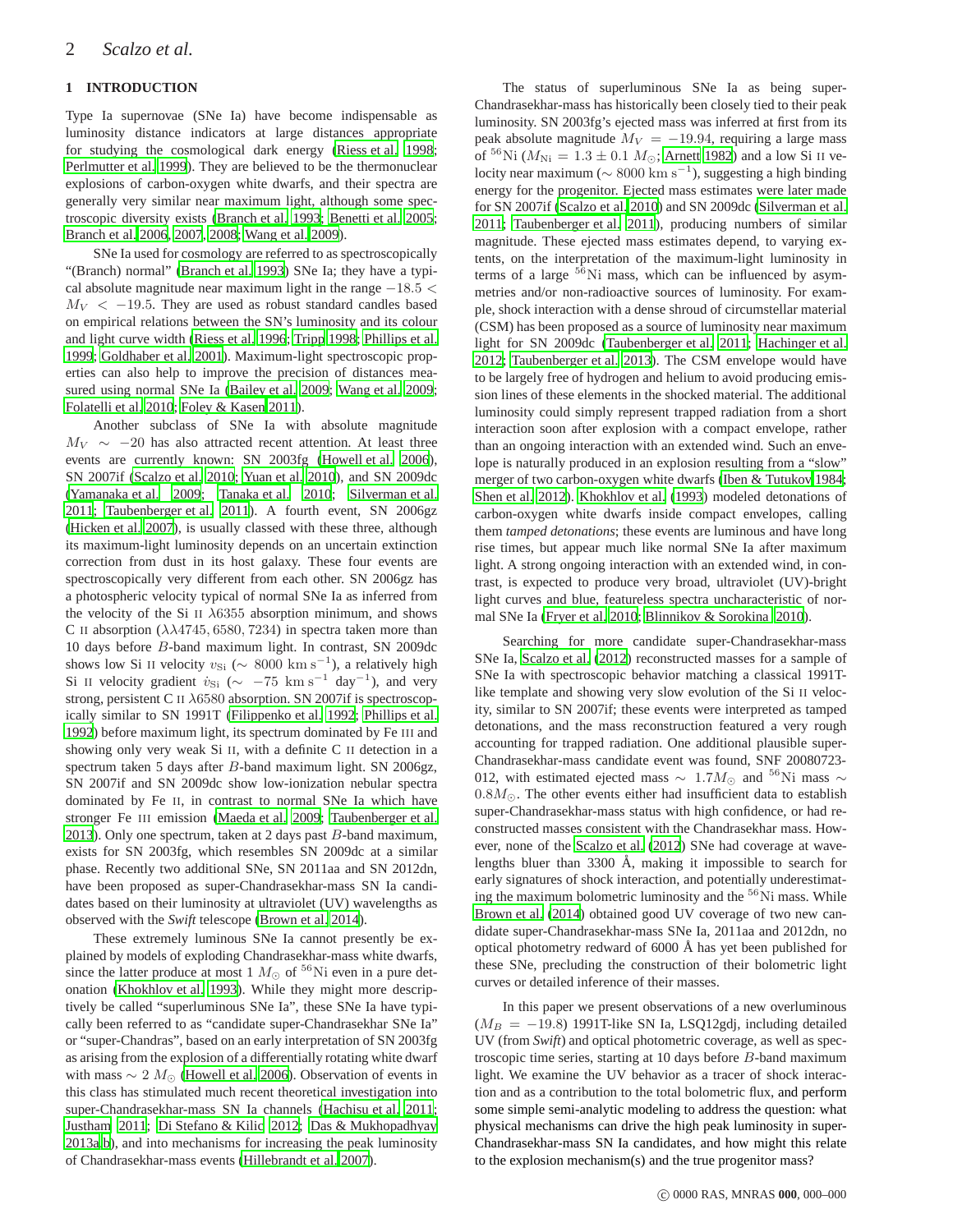

<span id="page-2-1"></span>**Figure 1.** Discovery images for LSQ12gdj. Left: REF (galaxy template) image showing the host galaxy before the SN. Center: NEW image showing host galaxy + SN. Right: Subtraction SUB = NEW - REF, showing the SN alone. The thumbnails are  $56'' \times 56''$  square.

#### **2 OBSERVATIONS**

#### **2.1 Discovery and Classification**

LSQ12gdj was discovered on 2012 Nov 07 UT as part of the La Silla-QUEST (LSQ) Low-Redshift Supernova Survey [\(Baltay et al.](#page-16-9) [2013](#page-16-9)), ongoing since 2009 using the QUEST-II camera mounted on the ESO 1-m Schmidt telescope at La Silla Observatory. QUEST-II observations are taken in a broad bandpass using a custommade interference filter with appreciable transmission from 4000– 7000 Å, covering the SDSS  $g'$  and  $r'$  bandpasses. Magnitudes were calibrated in the LSQ natural system against stars in the SN field with entries in the AAVSO All-Sky Photometric Survey (APASS) DR6 catalog. These images are processed regularly using an image subtraction pipeline, which uses reliable opensource software modules to subtract template images of the constant night sky, leaving variable objects. Each new image is registered and resampled to the position of a template image using SWARP [\(Bertin et al. 2002\)](#page-16-10). The template image is then rescaled and convolved to match the point spread function (PSF) of the new image, before being subtracted from the new image using HOT-PANTS<sup>[1](#page-2-0)</sup>. New objects on the subtracted images are detected using SEXTRACTOR [\(Bertin & Arnouts 1996\)](#page-16-11). These candidates are then visually scanned and the most promising candidates selected for spectroscopic screening and follow-up.

The discovery image of LSQ12gdj, showing its position (RA  $= 23:54:43.32$ , DEC  $= -25:40:34.0$  on the outskirts of its host galaxy, ESO 472- G 007 ( $z = 0.030324$ ; [Di Nella et al. 1996](#page-17-33)), is shown in Figure [1,](#page-2-1) along with the galaxy template image and the subtracted image. No source was detected at the SN position two days earlier (2012 Nov 05 UT) to a limiting magnitude of  $\sim 21$ . Ongoing LSQ observations of LSQ12gdj were taken after discovery as part of the LSQ rolling search strategy, characterizing the rising part of the light curve. The early light curve of LSQ12gdj is shown in Table [1.](#page-3-0)

The Nearby Supernova Factory (SNfactory) reported that a spectrum taken 2013 Nov 10.2 UT with the SuperNova Integral Field Spectrograph (SNIFS; [Lantz et al. 2004\)](#page-17-34) on the University of Hawaii 2.2-m telescope was a good match to a 1991T-like SN Ia before maximum light as classified using SNID [\(Blondin & Tonry](#page-16-12) [2007](#page-16-12)), and flagged it as a candidate super-Chandrasekhar-mass SN Ia [\(Cellier-Holzem et al. 2012](#page-17-35)). This classification was later confirmed by the first PESSTO spectrum in the time series described below, taken 2012 Nov 13 UT.

#### **2.2 Photometry**

*Swift* UVOT observations were triggered immediately after spectroscopic confirmation, providing comprehensive photometric cov-



<span id="page-2-2"></span>**Figure 2.** Multi-band light curves of LSQ12gdj. CSP and LCOGT points are shown as circles, *Swift* points are upward-facing triangles, and LSQ points are squares. Solid curves: Gaussian process regression fit to the data (see [Rasmussen & Williams 2006](#page-17-36); [Scalzo et al. 2014](#page-17-37)), except LSQ, for which the [Arnett](#page-16-7) [\(1982](#page-16-7)) functional form is used (well-approximated by a  $t^2$ rise at early times). Light curve phase is with respect to B-band maximum at MJD 56252.5 (2012 Nov 21.5).

erage at UV wavelengths starting 8 days before B-band maximum light. The observations were reduced using aperture photometry according to the procedure in [Brown et al. \(2009](#page-16-13)), using the updated zeropoints, sensitivity corrections, and transmission curves of [Breeveld et al. \(2011\)](#page-16-14).

Ground-based follow-up photometry was taken by the *Carnegie Supernova Project II* (CSP) using the Swope 1-m telescope at Las Campanas observatory, in the natural system CSP  $BVr'i'$  filters, starting at 10 days before B-band maximum light. The SITe3 CCD detector mounted on the Swope has a  $2048 \times 4096$  pix active area, with a pixel scale of 0.435 arcsec/pix; to reduce readout time, a  $1200 \times 1200$  pix subraster is read out, for a field of view of  $8.7 \times 8.7$  arcmin. The images were reduced with standard CSP software including bias subtraction, linearity correction, flat fielding and exposure correction. A local sequence of 20 stars around the SN, covering a wide range of magnitudes, has been calibrated on more than 15 photometric nights into the natural system of the Swope telescope, using the reduction proce-

<span id="page-2-0"></span><sup>1</sup> http://www.astro.washington.edu/users/becker/hotpants.html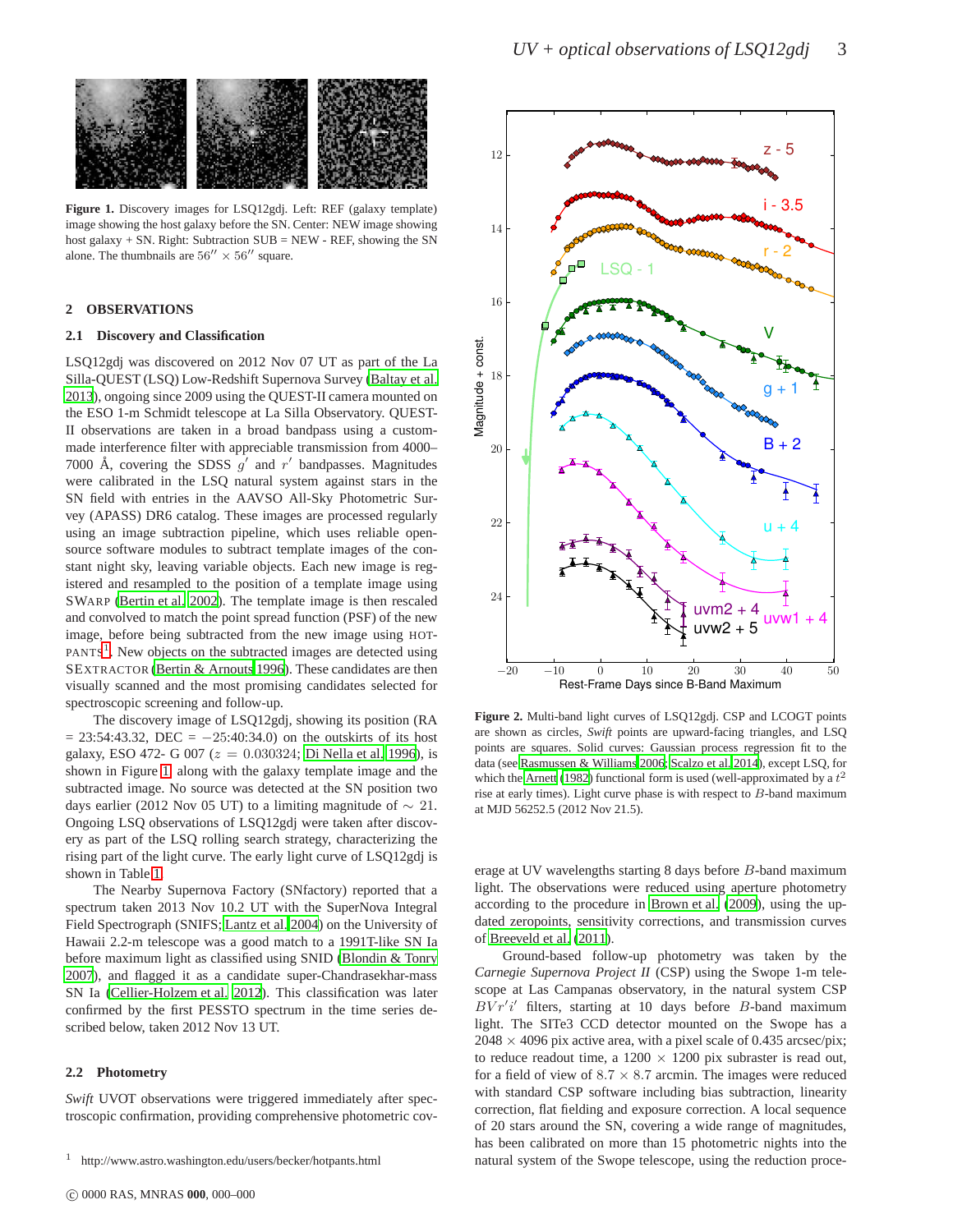**Table 1.** Ground-based photometry of LSQ12gdj in instrumental fluxes

<span id="page-3-0"></span>

| MJD       | Phase <sup><math>a</math></sup> | Flux (ADU)          | Inst. Mag $^b$   |
|-----------|---------------------------------|---------------------|------------------|
| 56238.074 | $-14.0$                         | $1610.9 \pm 38.2$   | $18.98 \pm 0.03$ |
| 56238.158 | $-13.9$                         | $1751.2 + 44.2$     | $18.89 \pm 0.03$ |
| 56240.061 | $-12.1$                         | $5407.8 + 68.8$     | $17.67 \pm 0.01$ |
| 56240.144 | $-12.0$                         | $5637.9 \pm 77.6$   | $17.62 + 0.01$   |
| 56244 054 | $-8.2$                          | $17167.6 \pm 101.1$ | $16.41 + 0.01$   |
| 56244.138 | $-8.1$                          | $17428.5 \pm 108.0$ | $16.40 \pm 0.01$ |
| 56246.049 | $-6.3$                          | $23382.5 \pm 186.7$ | $16.08 \pm 0.01$ |
| 56248.044 | $-4.3$                          | $26198.3 + 230.2$   | $15.95 \pm 0.01$ |
| 56248.128 | $-4.2$                          | $26575.1 + 236.4$   | $15.94 + 0.01$   |

 $a$  Phase given in rest-frame days since  $B$ -band maximum light.

 $<sup>b</sup>$  Instrumental magnitudes assume a zeropoint of 27.0. Upper limits are</sup> 95% CL. Error bars are statistical only; systematic error is about 5%.

dures described in [Contreras et al. \(2010\)](#page-17-38) and the bandpass calibration procedures and transmission functions in [Stritzinger et al.](#page-17-39) [\(2012](#page-17-39)). Template images for galaxy subtractions were taken with the Du Pont 2.5-m telescope under favorable seeing conditions on the nights of 2013 Oct 10–11, using the same filter set as the science images. PSF-fitting photometry was performed on the SN detections in the template-subtracted images, relative to the local sequence stars, measured with the standard IRAF [\(Tody 1993\)](#page-17-40) package DAOPHOT [\(Stetson 1987\)](#page-17-41).

Additional ground-based photometry was taken by the Las Cumbres Observatory Global Telescope Network (LCOGT). The LCOGT data were reduced using a custom pipeline developed by the LCOGT SN team, using standard procedures (PYRAF, DAOPHOT, SWARP) in a PYTHON framework. PSF-fitting photometry is performed after subtraction of the background, estimated via a low-order polynomial fit.

The *Swift* UV photometry and the CSP/LCOGT optical photometry are shown in Tables [2](#page-4-0) and [3,](#page-5-0) respectively, and plotted in Figure [2.](#page-2-2) All ground-based magnitudes have been S-corrected to the appropriate standard system [Landolt](#page-17-42) [\(1992](#page-17-42)); [Fukugita et al.](#page-17-43) [\(2010](#page-17-43)). The natural-system CSP/LCOGT photometry is shown in Table [4](#page-5-1) (online-only).

#### **2.3 Spectroscopy**

A full spectroscopic time series was taken by the Public ESO Spectroscopic Survey for Transient Objects (PESSTO), using the EFOSC2 spectrograph on the ESO New Technology Telescope (NTT) at La Silla Observatory, comprising seven spectra taken between 2012 Nov 13 and 2013 Jan 13 UT. The  $gr11$  and  $gr16$ gratings were used, covering the entire wavelength range 3360– 10330 Å at 13 Å resolution. The spectra were reduced using the PYRAF package as part of a custom-built, Python-based pipeline written for PESSTO; the pipeline includes corrections for bias and fringing, wavelength and flux calibration, correction for telluric absorption and a cross-check of the wavelength calibration using atmospheric emission lines.

Three spectra of LSQ12gdj were obtained around maximum light by CSP using the Las Campanas 2.5-m du Pont telescope and WFCCD. The spectral resolution is  $8 \text{ Å}$ , as measured from the FWHM of the HeNeAr comparison lines. A complete description of data reduction procedures can be found in [Hamuy et al.](#page-17-44) [\(2006](#page-17-44)).

An additional five optical spectra were taken with the WiFeS integral field spectrograph on the ANU 2.3-m telescope at Siding Spring Observatory. WiFeS spectra were obtained using the B3000 and R3000 gratings, providing wavelength coverage in the range

 $3500-9600$  Å with a FWHM resolution for the point-spread function (PSF) of 1.5 Å (blue channel) and 2.5 Å (red channel). Data cubes for WiFeS observations were produced using the PyWiFe $S^2$  $S^2$ software [\(Childress et al. 2013b](#page-17-45)). Spectra of the SN were extracted from final data cubes using a PSF-weighted extraction technique with a simple symmetric Gaussian PSF, and the width of this Gaussian was measured directly from the data cube. Background subtraction was performed by calculating the median background spectrum across all pixels outside a distance from the SN equal to about three times the seeing disk (typically  $1''.5-2''$  FWHM). This technique produced good results for the WiFeS spectra of LSQ12gdj, due to the negligible galaxy background and good spatial flatfielding from the PyWiFeS pipeline.

The observation log for all spectra presented is shown in Table [5,](#page-6-0) and the spectra are plotted in Figure [3.](#page-7-0) All spectra will be publicly available through WISeREP<sup>[3](#page-3-2)</sup> [\(Yaron & Gal-Yam 2012\)](#page-17-46).

#### **3 ANALYSIS**

In this section we discuss quantities derived from the photometry and spectroscopy in more detail. We characterize the spectroscopic evolution of LSQ12gdj, including the velocities of common absorption features, in §[3.1.](#page-3-3) We discuss the broad-band light curves of LSQ12gdj and estimate the host galaxy extinction in §[3.2.](#page-7-1) Finally, we describe the construction of a bolometric light curve for LSQ12gdj in §[3.3,](#page-10-0) including correction for unobserved NIR flux and the process of solving for a low-resolution broad-band spectral energy distribution (SED).

#### <span id="page-3-3"></span>**3.1 Spectral Features and Velocity Evolution**

Figure [3](#page-7-0) shows the spectroscopic evolution of LSQ12gdj, with spectra of the super-Chandrasekhar-mass SN 2007if included for comparison. The early spectra show evidence for a hot photosphere, with a blue continuum and absorption features dominated by Fe II and Fe III, typical of 1991T-like SNe Ia [Filippenko et al.](#page-17-17) [\(1992](#page-17-17)); [Phillips et al. \(1992\)](#page-17-18). These include absorption complexes near 3500 Å, attributed to iron-peak elements (Ni II, Co II, and Cr II) in SN 2007if [\(Scalzo et al. 2010\)](#page-17-10). The prominence of hot iron-peak elements in the outer layers is consistent with a great deal of <sup>56</sup>Ni being produced, and/or with significant mixing of <sup>56</sup>Ni throughout the outer layers of ejecta during the explosion. Si II  $\lambda$ 5972 is not visible. Si II  $\lambda$ 6355 and Ca II H+K are weak throughout the evolution.

Figure [4](#page-8-0) shows subranges of the spectra highlighting common intermediate-mass element lines at key points in their evolution. LSQ12gdj shows unusually narrow intermediate-masselement signatures. The Ca II H+K absorption is narrow enough  $({\sim 6000 \text{ km s}^{-1}}$  FWHM) that the minimum is unblended with neighboring Si II λ3858; an inflection in the line profile redwards of the main minimum could be signs that the doublet structure is just barely unresolved. At later phases, the two reddest components of the Ca II NIR triplet show distinct minima near  $12000 \text{ km s}^{-1}$ . The Si II  $\lambda$ 6355 line profile near maximum light has a flat, boxy minimum. Spectra at the earliest phases show absorption minima near the expected positions of all of these lines near maximum light, but with unexpected shapes; these lines may not correspond physically to the nearest familiar feature in each case, but if they do, they may yield interesting information about the level populations to detailed

<span id="page-3-2"></span><span id="page-3-1"></span><sup>3</sup> http://www.weizmann.ac.il/astrophysics/wiserep/

<sup>2</sup> http://www.mso.anu.edu.au/pywifes/doku.php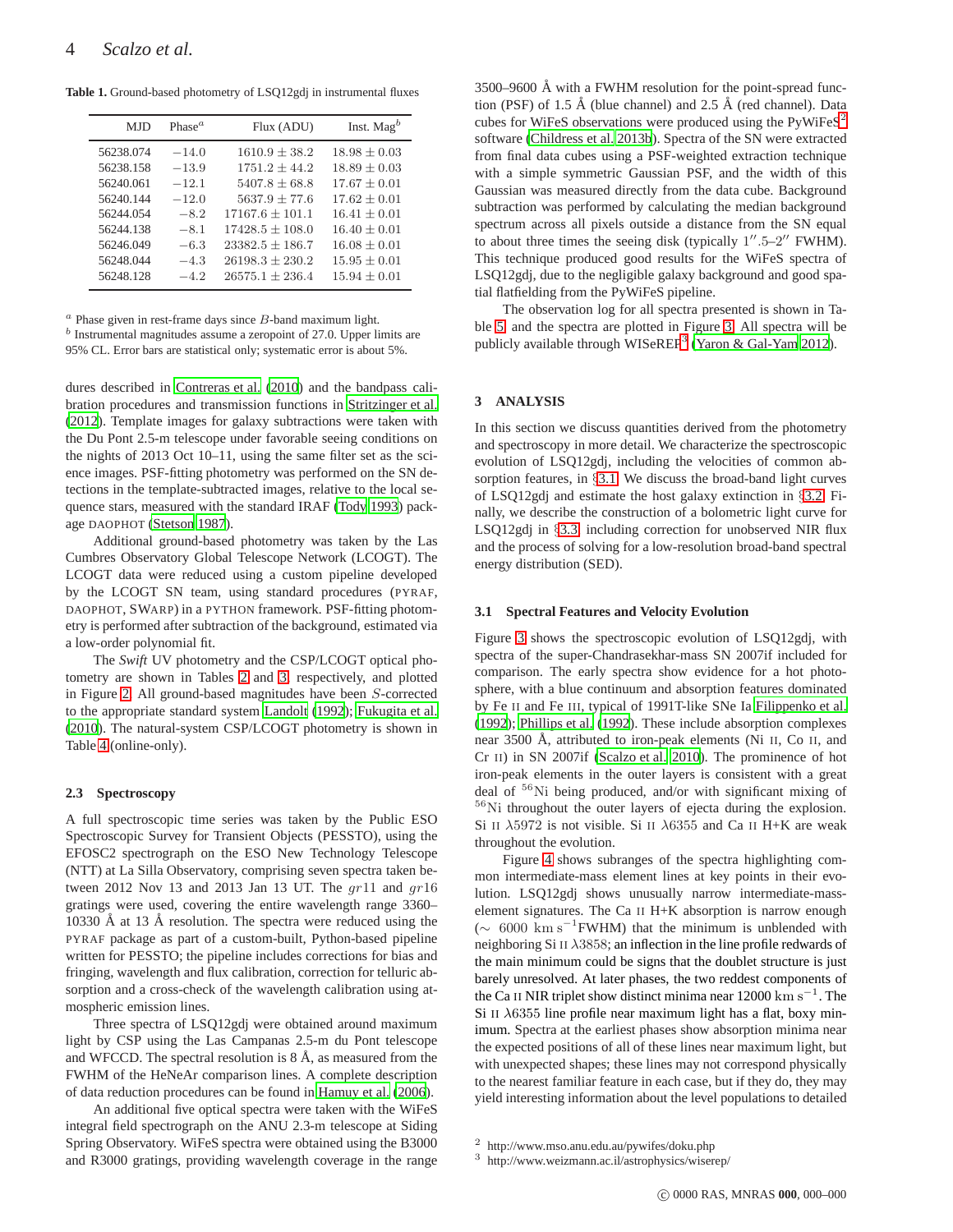**Table 2.** Swift photometry of LSQ12gdj

<span id="page-4-0"></span>

| <b>MJD</b> | Phase <sup><math>a</math></sup> | uvw2             | uvw2             | uvw1             | $\boldsymbol{u}$ | b                | $\eta$           |
|------------|---------------------------------|------------------|------------------|------------------|------------------|------------------|------------------|
|            |                                 |                  |                  |                  |                  |                  |                  |
| 56243.9    | $-8.4$                          | $18.34 \pm 0.11$ | $18.63 \pm 0.11$ | $16.56 \pm 0.08$ | $15.41 \pm 0.05$ | $16.65 \pm 0.07$ | $16.77 \pm 0.09$ |
| 56246.2    | $-6.1$                          | $18.07 \pm 0.10$ | $18.57 \pm 0.11$ | $16.34 \pm 0.08$ | $15.16 \pm 0.04$ | $16.25 \pm 0.06$ | $16.34 \pm 0.08$ |
| 56249.2    | $-3.2$                          | $18.07 + 0.10$   | $18.42 \pm 0.10$ | $16.40 \pm 0.08$ | $15.02 \pm 0.04$ | $16.02 + 0.05$   | $16.21 \pm 0.08$ |
| 56252.1    | $-0.4$                          | $18.21 \pm 0.11$ | $18.49 + 0.10$   | $16.61 + 0.08$   | $15.08 \pm 0.04$ | $15.98 \pm 0.05$ | $16.15 \pm 0.07$ |
| 56255.2    | 2.6                             | $18.42 \pm 0.11$ | $18.69 \pm 0.11$ | $16.98 \pm 0.08$ | $15.36 \pm 0.05$ | $16.00 \pm 0.05$ | $16.12 \pm 0.07$ |
| 56258.7    | 6.0                             | $18.68 \pm 0.12$ | $18.85 \pm 0.12$ | $17.43 \pm 0.09$ | $15.67 \pm 0.06$ | $16.08 + 0.05$   | $16.07 + 0.07$   |
| 56261.1    | 8.4                             | $18.89 \pm 0.13$ | $19.32 + 0.15$   | $17.78 + 0.09$   | $15.96 + 0.07$   | $16.17 + 0.05$   | $16.14 \pm 0.07$ |
| 56264.3    | 11.4                            | $19.54 \pm 0.18$ | $19.51 \pm 0.17$ | $18.09 \pm 0.10$ | $16.39 \pm 0.08$ | $16.42 \pm 0.06$ | $16.27 \pm 0.08$ |
| 56267.3    | 14.3                            | $19.82 \pm 0.21$ | $20.10 + 0.25$   | $18.59 \pm 0.13$ | $16.88 \pm 0.09$ | $16.73 \pm 0.08$ | $16.42 \pm 0.08$ |
| 56270.8    | 17.7                            | $20.08 + 0.25$   | $20.48 \pm 0.32$ | $18.93 \pm 0.16$ | $17.38 \pm 0.10$ | $17.18 \pm 0.08$ | $16.66 \pm 0.09$ |
| 56279.4    | 26.1                            | .                | $\cdots$         | $19.61 \pm 0.26$ | $18.40 \pm 0.17$ | $18.18 + 0.12$   | $17.11 + 0.10$   |
| 56286.3    | 32.8                            | .                | .                | $\cdots$         | $19.02 \pm 0.25$ | $18.76 \pm 0.17$ | $17.49 \pm 0.13$ |
| 56293.4    | 39.7                            | $\cdots$         | $\cdots$         | $19.91 \pm 0.33$ | $18.98 \pm 0.28$ | $19.11 + 0.24$   | $17.71 + 0.16$   |
| 56300.1    | 46.2                            | .                | $\cdots$         | .                | .                | $19.17 + 0.25$   | $18.13 \pm 0.22$ |

 $a$  Phase given in rest-frame days since  $B$ -band maximum light.

**Table 3.** Ground-based photometry of LSQ12gdj in the Landolt and SDSS standard systems

| <b>MJD</b> | Phase $^a$ | $\boldsymbol{B}$                                          | $\boldsymbol{V}$         | $\mathfrak{g}$                                            | $\,r\,$          | $\dot{\imath}$   | $\boldsymbol{z}$                                          | Source       |
|------------|------------|-----------------------------------------------------------|--------------------------|-----------------------------------------------------------|------------------|------------------|-----------------------------------------------------------|--------------|
| 56242.1    | $-10.2$    | $17.02 \pm 0.01$                                          | $17.05 \pm 0.01$         | $\ddotsc$                                                 | $17.19 \pm 0.01$ | $17.47 \pm 0.01$ | $\ldots$                                                  | <b>SWOPE</b> |
| 56243.1    | $-9.2$     | $16.76\pm0.01$                                            | $16.81 \pm 0.01$         | $\mathcal{L}_{\text{max}}$ .                              | $16.94 \pm 0.01$ | $17.20 \pm 0.01$ | $\ldots$                                                  | <b>SWOPE</b> |
| 56245.0    | $-7.3$     | <b>Contract Contract</b>                                  | <b>Contract Contract</b> | $16.38 \pm 0.01$                                          | $16.52 \pm 0.01$ | $16.81 \pm 0.02$ | $17.28 \pm 0.01$                                          | <b>LCOGT</b> |
| 56245.1    | $-7.2$     | $16.40 \pm 0.01$                                          | $16.46 \pm 0.01$         | <b>Service Contract</b>                                   | $16.57 \pm 0.01$ | $16.84 \pm 0.01$ | $\ldots$                                                  | <b>SWOPE</b> |
| 56246.0    | $-6.3$     | $16.29 \pm 0.01$                                          | $16.34 \pm 0.01$         | <b>Contract Contract</b>                                  | $16.46 \pm 0.01$ | $16.74 \pm 0.01$ | $\ldots$                                                  | <b>SWOPE</b> |
| 56246.0    | $-6.3$     | <b>Contract Contract</b>                                  | <b>Contract Contract</b> | $16.30 \pm 0.01$                                          | $16.45 \pm 0.02$ | $16.72 \pm 0.01$ | $17.05 \pm 0.02$                                          | <b>LCOGT</b> |
| 56247.0    | $-5.3$     | $\ldots$                                                  | $\ldots$ .               | $16.17 \pm 0.01$                                          | $16.31 \pm 0.02$ | $16.65 \pm 0.01$ | $16.95 \pm 0.02$                                          | <b>LCOGT</b> |
| 56247.1    | $-5.3$     | $16.18 \pm 0.01$                                          | $16.24 \pm 0.01$         | $\ldots$                                                  | $16.35 \pm 0.01$ | $16.67 \pm 0.01$ | $\ldots$                                                  | <b>SWOPE</b> |
| 56248.1    | $-4.3$     | $16.11 \pm 0.01$                                          | $16.16 \pm 0.01$         | $\ldots$                                                  | $16.26 \pm 0.00$ | $16.62 \pm 0.01$ | $\ldots$                                                  | <b>SWOPE</b> |
| 56248.1    | $-4.3$     | $\sim 10^{11}$ and $\sim 10^{11}$                         | <b>Contract Contract</b> | $16.11 \pm 0.01$                                          | $16.29 \pm 0.01$ | $16.62 \pm 0.02$ | $16.86 \pm 0.02$                                          | <b>LCOGT</b> |
| 56249.0    | $-3.4$     | $16.04 \pm 0.01$                                          | $16.09 \pm 0.01$         | $\ldots$                                                  | $16.19 \pm 0.00$ | $16.59 \pm 0.01$ | $\ddotsc$                                                 | <b>SWOPE</b> |
| 56250.0    | $-2.4$     | $15.99 \pm 0.01$                                          | $16.04 \pm 0.01$         | an an Sil                                                 | $16.12 \pm 0.01$ | $16.58 \pm 0.01$ | $\sim$                                                    | <b>SWOPE</b> |
| 56250.1    | $-2.3$     | <b>Contract Contract</b>                                  | <b>Service Contract</b>  | $15.98 \pm 0.01$                                          | $16.14 \pm 0.02$ | $16.58 \pm 0.01$ | $16.71 \pm 0.02$                                          | <b>LCOGT</b> |
| 56251.0    | $-1.4$     | $15.97 \pm 0.01$                                          | $16.02 \pm 0.01$         | <b>Contract Contract</b>                                  | $16.06 \pm 0.01$ | $16.55 \pm 0.01$ | $\ldots$                                                  | <b>SWOPE</b> |
| 56252.0    | $-0.5$     | $15.97 \pm 0.01$                                          | $16.00 \pm 0.01$         | $\mathcal{L}_{\text{max}}$ and $\mathcal{L}_{\text{max}}$ | $16.03 \pm 0.01$ | $16.57 \pm 0.01$ | $\mathcal{L}_{\text{max}}$ and $\mathcal{L}_{\text{max}}$ | <b>SWOPE</b> |
| 56252.1    | $-0.4$     | $\mathcal{L}_{\text{max}}$ and $\mathcal{L}_{\text{max}}$ | <b>Contract Contract</b> | $15.93 \pm 0.01$                                          | $16.04 \pm 0.01$ | $16.59 \pm 0.01$ | $16.71 \pm 0.01$                                          | <b>LCOGT</b> |
| 56253.0    | 0.5        | $15.98 \pm 0.01$                                          | $15.98 \pm 0.01$         | <b>Contract Contract</b>                                  | $16.00 \pm 0.00$ | $16.58 \pm 0.01$ | <b>Contract Contract</b>                                  | <b>SWOPE</b> |
| 56253.1    | 0.6        | <b>Contract Contract</b>                                  | <b>Contract Contract</b> | $15.92 \pm 0.01$                                          | $16.03 \pm 0.01$ | $16.61 \pm 0.01$ | $16.68 \pm 0.01$                                          | <b>LCOGT</b> |
| 56254.1    | 1.5        | $15.99 \pm 0.01$                                          | $15.96 \pm 0.01$         | <b>Service Contract</b>                                   | $15.96 \pm 0.01$ | $16.60 \pm 0.01$ | $\ldots$                                                  | <b>SWOPE</b> |
| 56254.1    | 1.6        | <b>Contract Contract</b>                                  | $\ldots$ .               | $15.90 \pm 0.01$                                          | $16.02 \pm 0.01$ | $16.58 \pm 0.02$ | $16.64 \pm 0.01$                                          | <b>LCOGT</b> |
| 56255.1    | $2.5\,$    | $15.99 \pm 0.01$                                          | $15.96 \pm 0.01$         | <b>Contract Contract</b>                                  | $15.95 \pm 0.01$ | $16.60 \pm 0.01$ | <b>Contract Contract</b>                                  | <b>SWOPE</b> |
| 56255.1    | $2.5\,$    | <b>Contract Contract</b>                                  | <b>Service Contract</b>  | $15.93 \pm 0.01$                                          | $15.97 \pm 0.01$ | $16.62 \pm 0.01$ | $16.69 \pm 0.02$                                          | <b>LCOGT</b> |
| 56256.1    | 3.4        | $16.05 \pm 0.02$                                          | $15.96 \pm 0.01$         | <b>Contractor</b> Service                                 | $15.94 \pm 0.01$ | $16.62 \pm 0.01$ | <b>Contract Contract</b>                                  | <b>SWOPE</b> |
| 56256.1    | 3.5        | <b>Contract Contract</b>                                  | <b>Contract Contract</b> | $15.90 \pm 0.01$                                          | $15.97 \pm 0.01$ | $16.55 \pm 0.02$ | $16.72 \pm 0.02$                                          | <b>LCOGT</b> |
| 56257.1    | 4.4        | $16.03 \pm 0.01$                                          | $15.95 \pm 0.01$         | <u>and a straight state</u>                               | $15.92 \pm 0.01$ | $16.63 \pm 0.01$ | <b>Contract Contract State</b>                            | <b>SWOPE</b> |
| 56257.1    | 4.5        | $\sim 10^{11}$ and $\sim 10^{11}$                         | <b>Contract Contract</b> | $15.94 \pm 0.01$                                          | $15.96 \pm 0.01$ | $16.62 \pm 0.02$ | $16.76 \pm 0.02$                                          | <b>LCOGT</b> |
| 56258.1    | 5.4        | $16.07 \pm 0.01$                                          | $15.95 \pm 0.01$         | <b>Contract Contract</b>                                  | $15.95 \pm 0.01$ | $16.65 \pm 0.01$ | <b>Contract Contract State</b>                            | <b>SWOPE</b> |
| 56258.1    | 5.5        | <b>Contract Contract</b>                                  | <b>Contract Contract</b> | $16.00 \pm 0.01$                                          | $15.94 \pm 0.01$ | $16.65 \pm 0.01$ | $16.80 \pm 0.02$                                          | <b>LCOGT</b> |
| 56259.0    | 6.3        | $16.10 \pm 0.01$                                          | $15.96 \pm 0.01$         | <b><i>Committee States</i></b>                            | $15.96 \pm 0.01$ | $16.68 \pm 0.01$ | $\ddotsc$                                                 | <b>SWOPE</b> |
| 56259.1    | 6.4        | <b>Contract Contract</b>                                  | $\ldots$                 | $16.03 \pm 0.01$                                          | $15.94 \pm 0.01$ | $16.69 \pm 0.03$ | $16.83 \pm 0.02$                                          | <b>LCOGT</b> |
| 56261.1    | 8.3        | $16.20 \pm 0.01$                                          | $16.01 \pm 0.01$         | $\cdots$                                                  | $16.03 \pm 0.01$ | $16.79 \pm 0.01$ | $\ldots$                                                  | <b>SWOPE</b> |
| 56261.1    | 8.4        | $\ldots$                                                  | $\ldots$                 | $16.09 \pm 0.01$                                          | $16.09 \pm 0.01$ | $16.85 \pm 0.01$ | $17.01 \pm 0.01$                                          | <b>LCOGT</b> |
| 56262.1    | 9.3        | $16.25 \pm 0.01$                                          | $16.04 \pm 0.01$         | $\sim$ $\sim$ $\sim$ $\sim$                               | $16.09 \pm 0.01$ | $16.90 \pm 0.01$ | $\ldots$                                                  | <b>SWOPE</b> |
| 56263.1    | 10.2       | $16.30 \pm 0.01$                                          | $16.10 \pm 0.01$         | $\sim$ 100 $\pm$ 100 $\pm$                                | $16.16 \pm 0.01$ | $16.99 \pm 0.01$ | $\ldots$                                                  | <b>SWOPE</b> |
| 56264.1    | 11.2       | $16.39 \pm 0.01$                                          | $16.16 \pm 0.01$         | $\ldots$                                                  | $\ldots$         | $17.09 \pm 0.01$ | $\ddotsc$                                                 | <b>SWOPE</b> |
| 56264.1    | 11.3       | $\cdots$                                                  | $\ldots$                 | $16.21 \pm 0.01$                                          | $16.21 \pm 0.03$ | $17.06 \pm 0.00$ | $17.10 \pm 0.02$                                          | <b>LCOGT</b> |

 $a$  Phase given in rest-frame days since  $B$ -band maximum light.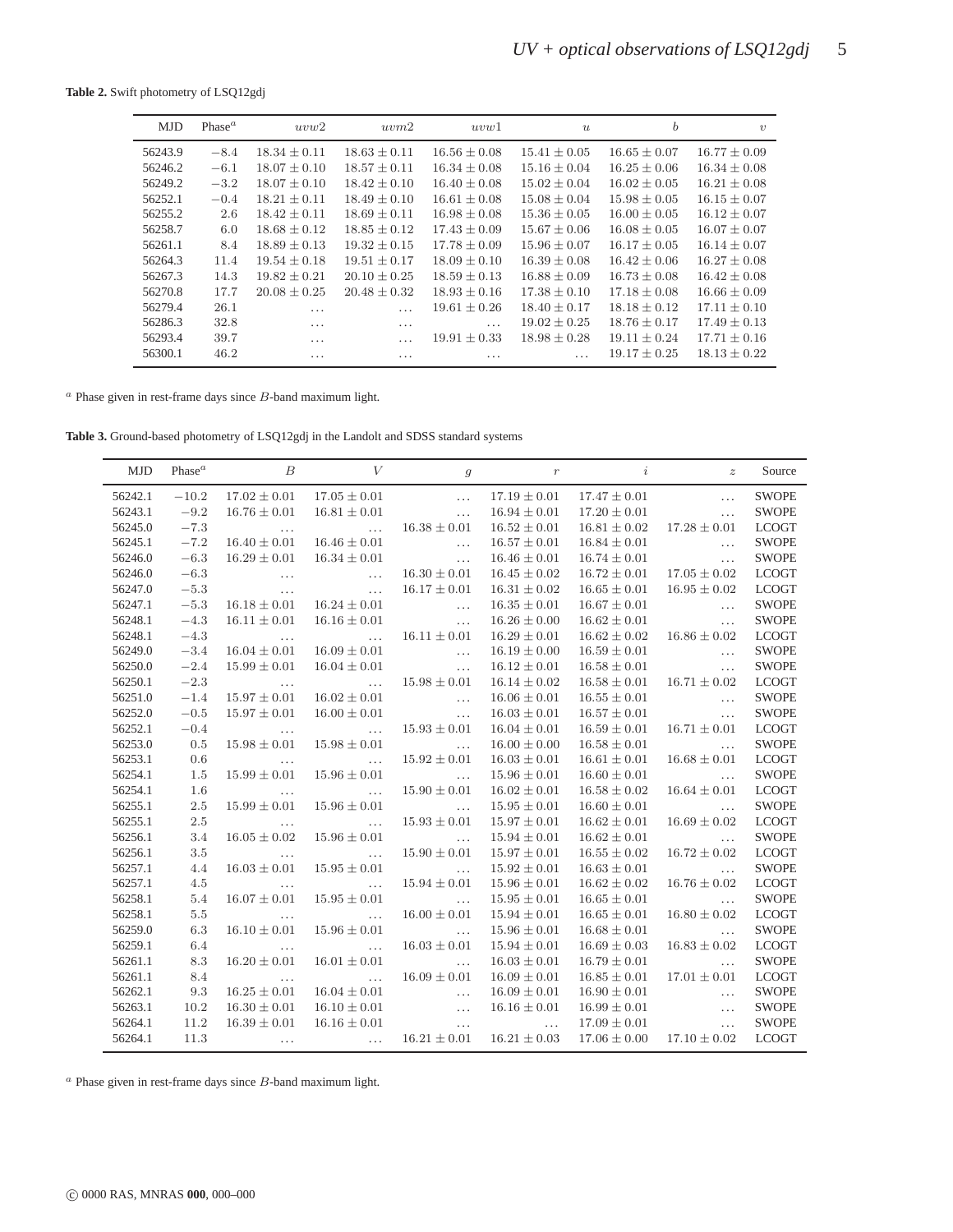**Table 3.** Ground-based photometry of LSQ12gdj, cont'd.

<span id="page-5-0"></span>

| <b>MJD</b> | Phase <sup>a</sup> | B                | $\boldsymbol{V}$ | $\mathfrak{g}$   | $\boldsymbol{r}$ | $\dot{i}$        | $\boldsymbol{z}$ | Source       |
|------------|--------------------|------------------|------------------|------------------|------------------|------------------|------------------|--------------|
| 56265.1    | 12.2               | $16.48 \pm 0.01$ | $16.24 \pm 0.01$ | $\cdots$         | $16.31 \pm 0.01$ | $17.18 \pm 0.01$ | $\ddots$         | <b>SWOPE</b> |
| 56265.1    | 12.2               | $\ldots$         | $\cdots$         | $16.31 \pm 0.01$ | $16.31 \pm 0.01$ | $17.17 \pm 0.01$ | $17.11 \pm 0.01$ | <b>LCOGT</b> |
| 56266.1    | 13.1               | $16.56 \pm 0.01$ | $16.29 \pm 0.01$ | $\ldots$         | $16.39 \pm 0.01$ | $17.28 \pm 0.01$ | $\cdots$         | <b>SWOPE</b> |
| 56266.1    | 13.2               | $\cdots$         | $\cdots$         | $16.38 \pm 0.01$ | $16.39 \pm 0.01$ | $17.24 \pm 0.03$ | $17.15 \pm 0.02$ | <b>LCOGT</b> |
| 56267.1    | 14.1               | $16.68 \pm 0.01$ | $16.36 \pm 0.01$ | $\cdots$         | $16.46 \pm 0.01$ | $17.32 \pm 0.01$ | $\ldots$         | <b>SWOPE</b> |
| 56267.1    | 14.2               | $\cdots$         | $\cdots$         | $16.48 \pm 0.01$ | $16.48 \pm 0.01$ | $17.32 \pm 0.01$ | $17.21 \pm 0.02$ | <b>LCOGT</b> |
| 56268.1    | 15.1               | $16.79 \pm 0.01$ | $16.43 \pm 0.01$ | $\cdots$         | $16.52 \pm 0.01$ | $17.37 \pm 0.01$ | $\ldots$         | <b>SWOPE</b> |
| 56268.1    | 15.1               | $\cdots$         | $\cdots$         | $16.58 \pm 0.01$ | $16.50 \pm 0.01$ | $17.35 \pm 0.01$ | $17.22\pm0.02$   | <b>LCOGT</b> |
| 56269.1    | 16.1               | $\cdots$         | $\ldots$         | $16.65 \pm 0.01$ | $16.55 \pm 0.01$ | $17.33 \pm 0.01$ | $17.18 \pm 0.02$ | <b>LCOGT</b> |
| 56270.1    | 17.0               | $\cdots$         | $\cdots$         | $16.75 \pm 0.01$ | $16.55 \pm 0.01$ | $17.30 \pm 0.02$ | $17.18 \pm 0.02$ | <b>LCOGT</b> |
| 56270.1    | 17.0               | $17.03 \pm 0.01$ | $16.56 \pm 0.01$ | $\ldots$         | $16.58 \pm 0.01$ | $17.36 \pm 0.01$ | $\ldots$         | <b>SWOPE</b> |
| 56272.1    | 19.0               | $\cdots$         | $\ldots$         | $16.95 \pm 0.01$ | $16.63 \pm 0.02$ | $17.29 \pm 0.03$ | $17.20 \pm 0.02$ | <b>LCOGT</b> |
| 56273.1    | 20.0               | $\ldots$         | $\cdots$         | $17.02 \pm 0.01$ | $16.63 \pm 0.01$ | $17.27 \pm 0.01$ | $17.17\pm0.01$   | <b>LCOGT</b> |
| 56274.1    | 20.9               | $\cdots$         | $\cdots$         | $17.03 \pm 0.01$ | $16.65 \pm 0.01$ | $17.19 \pm 0.01$ | $17.20 \pm 0.02$ | <b>LCOGT</b> |
| 56275.1    | 21.9               | $17.60 \pm 0.01$ | $16.85 \pm 0.01$ | $\ldots$         | $16.69 \pm 0.01$ | $17.23 \pm 0.01$ | $\cdots$         | <b>SWOPE</b> |
| 56275.1    | 21.9               | $\cdots$         | $\cdots$         | $17.17 \pm 0.01$ | $16.65 \pm 0.02$ | $17.20 \pm 0.01$ | $17.12 \pm 0.01$ | <b>LCOGT</b> |
| 56276.1    | 22.9               | $\ldots$         | $\cdots$         | $17.34 \pm 0.01$ | $16.69 \pm 0.01$ | $17.22 \pm 0.01$ | $17.17 \pm 0.01$ | <b>LCOGT</b> |
| 56277.1    | 23.8               | $\cdots$         | $\ldots$         | $17.40 \pm 0.01$ | $16.71 \pm 0.03$ | $17.18 \pm 0.01$ | $17.17 \pm 0.02$ | <b>LCOGT</b> |
| 56278.1    | 24.8               | $\ldots$         | $\cdots$         | $17.50 \pm 0.01$ | $16.76 \pm 0.01$ | $17.17 \pm 0.03$ | $17.17 \pm 0.01$ | <b>LCOGT</b> |
| 56279.1    | 25.8               | $\ldots$         | $\cdots$         | $17.52 \pm 0.01$ | $16.79 \pm 0.01$ | $17.19 \pm 0.01$ | $17.20 \pm 0.02$ | <b>LCOGT</b> |
| 56282.1    | 28.7               | $\ldots$         | $\ldots$         | $17.81 \pm 0.01$ | $16.87 \pm 0.02$ | $17.18 \pm 0.01$ | $17.21\pm0.14$   | <b>LCOGT</b> |
| 56283.1    | 29.7               | $\ldots$         | $\ldots$         | $17.89 \pm 0.01$ | $16.92\pm0.01$   | $17.22 \pm 0.01$ | $17.24\pm0.03$   | <b>LCOGT</b> |
| 56283.1    | 29.7               | $18.36 \pm 0.02$ | $17.24\pm0.01$   | $\cdots$         | $16.93 \pm 0.01$ | $17.23 \pm 0.01$ | $\cdots$         | <b>SWOPE</b> |
| 56284.0    | 30.6               | $18.42 \pm 0.02$ | $17.31 \pm 0.02$ | $\cdots$         | $16.96 \pm 0.01$ | $17.26 \pm 0.01$ | $\cdots$         | <b>SWOPE</b> |
| 56284.1    | $30.6\,$           | $\ldots$         | $\cdots$         | $17.86 \pm 0.02$ | $16.97 \pm 0.01$ | $17.15 \pm 0.01$ | $17.28 \pm 0.02$ | <b>LCOGT</b> |
| 56285.0    | 31.6               | $18.44 \pm 0.02$ | $17.31 \pm 0.01$ | $\ldots$         | $17.01 \pm 0.01$ | $17.26 \pm 0.01$ | $\ldots$         | <b>SWOPE</b> |
| 56285.1    | 31.6               | $\ldots$         | $\ldots$         | $18.03 \pm 0.01$ | $16.96 \pm 0.01$ | $17.23 \pm 0.01$ | $17.37 \pm 0.02$ | <b>LCOGT</b> |
| 56286.1    | 32.6               | $\cdots$         | $\ldots$         | $18.02 \pm 0.01$ | $17.05 \pm 0.01$ | $17.26 \pm 0.01$ | $17.34 \pm 0.02$ | <b>LCOGT</b> |
| 56287.1    | 33.5               | $\ldots$         | $\cdots$         | $18.06 \pm 0.01$ | $17.02 \pm 0.02$ | $17.37 \pm 0.02$ | $17.32 \pm 0.01$ | <b>LCOGT</b> |
| 56288.0    | 34.5               | $18.59 \pm 0.02$ | $17.43 \pm 0.01$ | $\cdots$         | $17.12 \pm 0.01$ | $17.37 \pm 0.01$ | $\cdots$         | <b>SWOPE</b> |
| 56288.1    | 34.5               | $\ldots$         | $\cdots$         | $18.17 \pm 0.01$ | $17.10 \pm 0.01$ | $17.38 \pm 0.01$ | $17.44 \pm 0.02$ | <b>LCOGT</b> |
| 56289.1    | 35.5               | $\cdots$         | $\ldots$         | $18.18 \pm 0.02$ | $17.10 \pm 0.02$ | $17.45 \pm 0.03$ | $17.41 \pm 0.02$ | <b>LCOGT</b> |
| 56290.1    | 36.4               | $\ldots$         | $\ldots$         | $18.25 \pm 0.02$ | $17.18 \pm 0.01$ | $17.46 \pm 0.01$ | $17.52 \pm 0.03$ | <b>LCOGT</b> |
| 56291.1    | 37.4               | $\ldots$         | $\ldots$         | $18.33 \pm 0.01$ | $17.27 \pm 0.01$ | $17.49 \pm 0.01$ | $17.61\pm0.02$   | <b>LCOGT</b> |
| 56292.0    | 38.4               | $\ddotsc$        | $17.62 \pm 0.02$ | $\cdots$         | $17.29 \pm 0.01$ | $17.54 \pm 0.01$ | $\cdots$         | <b>SWOPE</b> |
| 56294.0    | 40.3               | $\ldots$         | $17.77 \pm 0.02$ | $\cdots$         | $17.40 \pm 0.01$ | $17.68 \pm 0.01$ | $\cdots$         | <b>SWOPE</b> |
| 56296.1    | 42.2               | $\cdots$         | $17.84 \pm 0.02$ | $\cdots$         | $17.49 \pm 0.01$ | $17.77 \pm 0.01$ | $\cdots$         | <b>SWOPE</b> |
| 56297.1    | 43.2               | $\ddotsc$        | $17.89 \pm 0.02$ | $\cdots$         | $17.55 \pm 0.01$ | $17.83 \pm 0.01$ | $\cdots$         | <b>SWOPE</b> |
| 56299.1    | 45.2               | $\ldots$         | $17.98 \pm 0.02$ | $\cdots$         | $17.64 \pm 0.01$ | $17.95 \pm 0.01$ | $\cdots$         | <b>SWOPE</b> |
| 56316.0    | 61.6               | $\cdots$         | $18.48 \pm 0.04$ | $\cdots$         | $18.31 \pm 0.03$ | $18.77 \pm 0.04$ | .                | <b>SWOPE</b> |
| 56318.0    | 63.6               | $\ddotsc$        | $18.55 \pm 0.03$ | .                | $\cdots$         | $\ldots$         | .                | <b>SWOPE</b> |

 $\emph{a}$  Phase given in rest-frame days since  $B$  -band maximum light.

**Table 4.** Ground-based photometry of LSQ12gdj in the natural systems of the Swope and LCOGT telescopes

<span id="page-5-1"></span>

| <b>MJD</b> | Phase <sup><math>a</math></sup> | В                | V                | $\boldsymbol{q}$ | $\,r$            | $\mathcal{L}$    | $\tilde{z}$      | Source       |
|------------|---------------------------------|------------------|------------------|------------------|------------------|------------------|------------------|--------------|
| 56242.1    | $-10.2$                         | $17.02 \pm 0.01$ | $17.05 \pm 0.01$ |                  | $17.20 \pm 0.01$ | $17.52 \pm 0.01$ | $\cdots$         | <b>SWOPE</b> |
| 56243.1    | $-9.2$                          | $16.76 + 0.01$   | $16.81 + 0.01$   | $\cdots$         | $16.95 + 0.01$   | $17.25 \pm 0.01$ | $\cdots$         | <b>SWOPE</b> |
| 56245.0    | $-7.3$                          | $\cdots$         |                  | $16.39 \pm 0.01$ | $16.53 \pm 0.01$ | $16.83 \pm 0.02$ | $17.25 + 0.01$   | <b>LCOGT</b> |
| 56245.1    | $-7.2$                          | $16.39 + 0.01$   | $16.46 \pm 0.01$ |                  | $16.60 \pm 0.01$ | $16.88 \pm 0.01$ | $\cdots$         | <b>SWOPE</b> |
| 56246.0    | $-6.3$                          | $16.28 + 0.01$   | $16.35 \pm 0.01$ | $\cdots$         | $16.48 \pm 0.01$ | $16.78 \pm 0.01$ | $\cdots$         | <b>SWOPE</b> |
| 56246.0    | $-6.3$                          | .                | $\cdots$         | $16.31 + 0.01$   | $16.46 + 0.02$   | $16.74 \pm 0.01$ | $17.02 \pm 0.02$ | <b>LCOGT</b> |
| 56247.0    | $-5.3$                          | .                | $\cdots$         | $16.18 \pm 0.01$ | $16.32 + 0.02$   | $16.67 \pm 0.01$ | $16.91 \pm 0.02$ | <b>LCOGT</b> |
| 56247.1    | $-5.3$                          | $16.17 + 0.01$   | $16.24 \pm 0.01$ |                  | $16.37 + 0.01$   | $16.71 + 0.01$   | .                | <b>SWOPE</b> |

The full version of this table can be found online.

 $\emph{a}$  Phase given in rest-frame days since  $B\emph{-}$  band maximum light.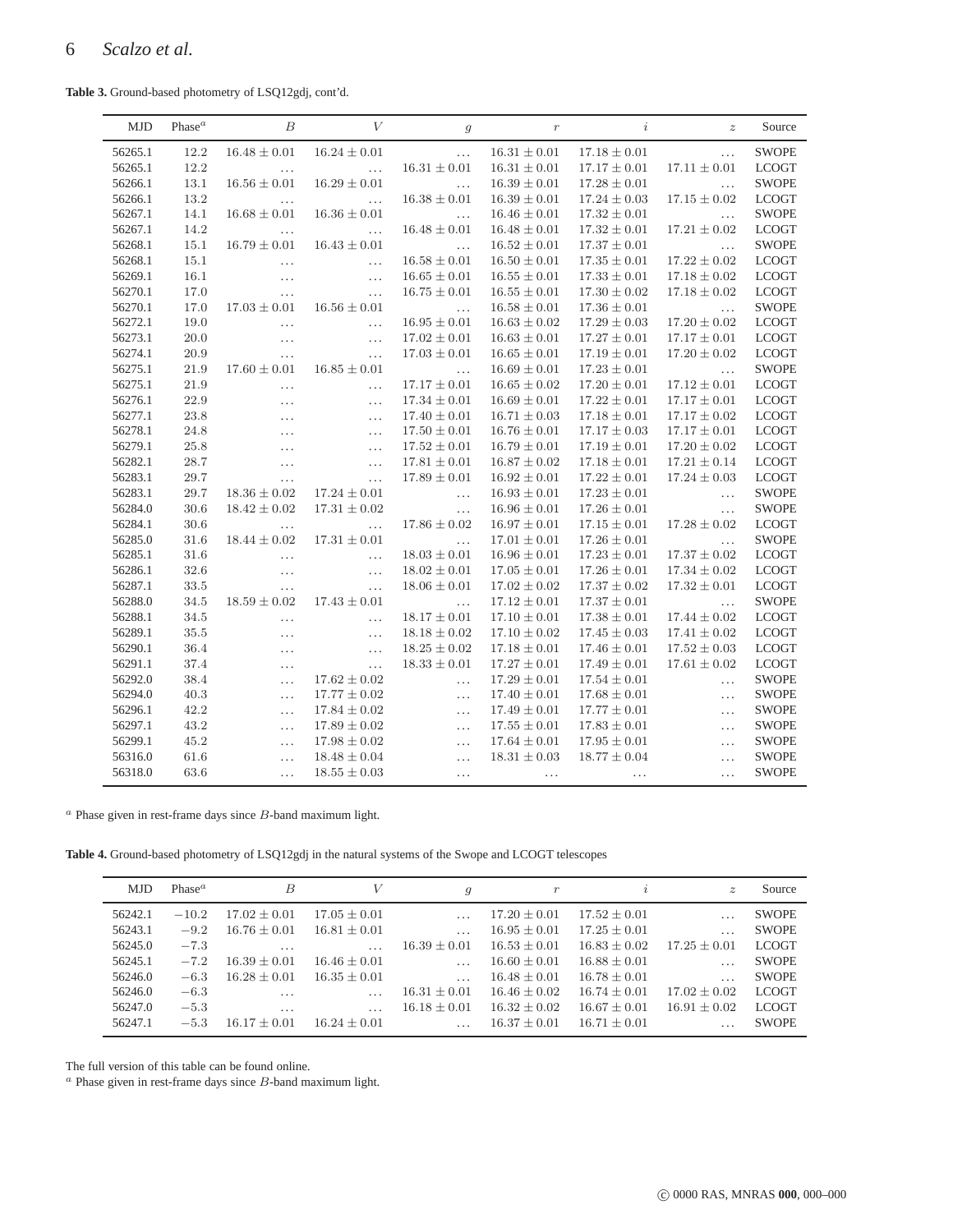<span id="page-6-0"></span>**Table 5.** Optical spectroscopy of LSQ12gdj

| UT<br>Date     | <b>MJD</b> | Phase <sup><math>a</math></sup><br>(days) | Telescope<br>/ Instrument | Exposure<br>Time(s) | Wavelength<br>Range $(\AA)$ | Observers <sup>b</sup> |
|----------------|------------|-------------------------------------------|---------------------------|---------------------|-----------------------------|------------------------|
| 2012 Nov 13.13 | 56244.1    | $-8.1$                                    | NTT-3.6m / EFOSC          | 1500                | 3360-10000                  | <b>PESSTO</b>          |
| 2012 Nov 15.14 | 56246.1    | $-6.2$                                    | NTT-3.6m / EFOSC          | 1500                | 3360-10000                  | <b>PESSTO</b>          |
| 2012 Nov 17.43 | 56248.4    | $-4.0$                                    | $ANU-2.3m / WiFeS$        | 1200                | 3500-9550                   | <b>NS</b>              |
| 2012 Nov 19.52 | 56250.5    | $-1.9$                                    | $ANU-2.3m / WiFeS$        | 1200                | 3500-9550                   | МC                     |
| 2012 Nov 19.92 | 56250.9    | $-1.6$                                    | DuPont / WFCCD            | $2 \times 600$      | 3580-9620                   | <b>NM</b>              |
| 2012 Nov 20.43 | 56251.4    | $-1.1$                                    | $ANU-2.3m / WiFs$         | 1200                | 3500-9550                   | МC                     |
| 2012 Nov 20.93 | 56251.9    | $-0.6$                                    | DuPont / WFCCD            | $2 \times 600$      | 3580-9620                   | <b>NM</b>              |
| 2012 Nov 21.45 | 56252.5    | $-0.1$                                    | $ANU-2.3m / WiFs$         | 1200                | 3500-9550                   | <b>MC</b>              |
| 2012 Nov 21.85 | 56252.9    | $+0.3$                                    | DuPont / WFCCD            | $2\times600$        | 3580-9620                   | NM                     |
| 2012 Nov 23.15 | 56254.1    | $+1.6$                                    | NTT-3.6m / EFOSC          | 900                 | 3360-10000                  | <b>PESSTO</b>          |
| 2012 Nov 29.47 | 56260.5    | $+7.7$                                    | $ANU-2.3m / WiFeS$        | 1200                | 3500-9550                   | CL.BS                  |
| 2012 Dec 06.12 | 56267.1    | $+14.2$                                   | NTT-3.6m / EFOSC          | 1500                | 3360-10000                  | <b>PESSTO</b>          |
| 2012 Dec 14.13 | 56275.1    | $+21.9$                                   | NTT-3.6m / EFOSC          | 1500                | 3360-10000                  | <b>PESSTO</b>          |
| 2012 Dec 23.13 | 56284.1    | $+30.7$                                   | NTT-3.6m / EFOSC          | 900                 | 3360-10000                  | <b>PESSTO</b>          |
| 2013 Jan 13.05 | 56305.1    | $+51.0$                                   | NTT-3.6m / EFOSC          | $2 \times 1500$     | 3360-10000                  | <b>PESSTO</b>          |
|                |            |                                           |                           |                     |                             |                        |

 $a$  In rest-frame days with respect to B-band maximum (MJD 56252.4).

 $b$  BS = Brad Schaefer, CL = Chris Lidman, MC = Mike Childress, NM = Nidia Morrell, NS = Nicholas Scott

modelling which properly accounts for the ionization balance. An example of such ambiguity is the feature near  $3650$  Å in the premaximum spectra, the position of which is consistent with highvelocity Ca II as in normal SNe Ia, but is also near the expected position of Si III around  $12000 \text{ km s}^{-1}$ .

To identify various line features in a more comprehensive manner, we fit the maximum-light spectrum of LSQ12gdj using SYN++ [\(Thomas et al. 2011](#page-17-47)), shown in Figure [5.](#page-9-0) While LSQ12gdj displays many features typical of SNe Ia near maximum light, our fit also suggests contributions from higher ionization species, e.g., C III λ4649 over Fe II/S II absorption complexes, or Si III near  $3650$  Å and  $4400$  Å in the pre-maximum spectra. These identifications, though tentative (labelled in red in Figure [5\)](#page-9-0), are consistent with spectroscopic behaviors seen in shallow-silicon events prior to maximum light [\(Branch et al. 2006\)](#page-16-2). The suggestion of C III  $\lambda$ 4649 near 18,000 km s<sup>-1</sup> is tantalizing, but ambiguous, and no corresponding C II  $\lambda$ 6580 absorption is evident. Cr II is an intriguing possibility, since it provides a better fit in the bluest part of the spectrum and simultaneously contributes strong line blanketing in the unobserved UV part of the spectrum; such line blanketing is in line with the sharp cutoff of our photometry-based SED in the *Swift* bands (see §[3.3\)](#page-10-0). However, given the degeneracies involved in identifying highly blended species, we do not consider Cr II to have been definitively detected in LSQ12gdj.

We measure the absorption minimum velocities of common lines in a less model-dependent way using a method similar to [Scalzo et al. \(2012](#page-17-32)). We resample each spectrum to  $log(\lambda)$ , i.e., to velocity space, then smooth it with wide ("continuum"; ∼ 75000 km s<sup>-1</sup>) and narrow ("lines";  $\sim$  3500 km s<sup>-1</sup>) third-order Savitzsky-Golay filters, which retain detail in the intrinsic line shapes more effectively than rebinning or conventional Gaussian filtering. After dividing out the continuum to produce a smoothed spectrum with only line features, we measure the absorption minima and estimate the statistical errors by Monte Carlo sampling. We track the full covariance matrix of the spectrum from the original reduced data to the final smoothed version, and use its Cholesky decomposition to produce Monte Carlo realizations. We add in quadrature a systematic error equal to the RMS spectrograph resolution, which may affect the observed line minimum since we are not assuming a functional form (e.g. a Gaussian) for the line profile. The resulting velocities are shown in Figure [6.](#page-8-1) In calculating

[2010](#page-17-10), [2012\)](#page-17-32). At early times, familiar absorption features of intermediate-mass elements are either ambiguously identified or too weak for their properties to be measured reliably, but come clearly into focus by maximum light. Before maximum, the measured velocities for Si II  $\lambda$ 3858 differ by as much as 1000 km s<sup>-1</sup> between neighboring WiFeS and CSP spectra. The most likely source of the discrepancy is systematic error in the continuum estimation for this shallow line near the blue edge of each spectrograph's sensitivity, since the relative prominence of the local maxima on either side of the line differ between CSP and WiFeS. For other line minima, measurements from CSP and from WiFeS are consistent with each other within the errors. For both Si II  $\lambda$ 3858 and Si II  $\lambda$ 6355,  $\dot{v}_{\rm Si}$  < 10 km s<sup>-1</sup> from maximum light until those lines become fully blended with developing Fe II lines more than three weeks past B-band maximum. The Si II plateau velocity is higher ( $\sim 11000 \text{ km s}^{-1}$ ) than any of the [Scalzo et al. \(2012\)](#page-17-32) SNe. The velocity of Ca II H+K seems to decrease by about 500  $\text{km s}^{-1}$ between day  $+7$  and day  $+14$ , but on the whole it remains steady near 10000  $\mathrm{km} \, \mathrm{s}^{-1}$ , with a velocity gradient consistent with that of Si II. The S II  $\lambda\lambda$ 5454, 5640 "W" feature, which often appears at lower velocities than Si II, also appears around  $11000 \text{ km s}^{-1}$  until blending with developing Fe II features erases it.

velocities from wavelengths, we assume nearby component multiplets are blended, with the rest wavelength of each line being the g-weighted rest wavelengths of the multiplet components, although this approximation may break down for some lines (see Figure [4\)](#page-8-0). LSQ12gdj shows slow velocity evolution in the absorption minima of intermediate mass elements, again characteristic of SN 1991T [\(Phillips et al. 1992](#page-17-18)) and other candidate super-Chandrasekhar-mass events with 1991T-like spectra [\(Scalzo et al.](#page-17-10)

Such velocity plateaus are predicted by models with density enhancements in the outer ejecta, resulting from interaction with overlying material at early times [\(Quimby et al. 2007](#page-17-48)). These models include the DET2ENV2, DET2ENV4, and DET2ENV6 "tamped detonations" of Höflich & Khohklov (1996), hereafter collectively called "DET2ENVN", and the "pulsating delayed detonations" by the same authors. In a tamped detonation, the ejecta interact with an external envelope; in a pulsating delayed detonation, an initial pulsation fails to unbind the white dwarf, and a shock is formed when the outer layers fall back onto the inner layers before the final explosion. The asymmetric models of [Maeda et al.](#page-17-50)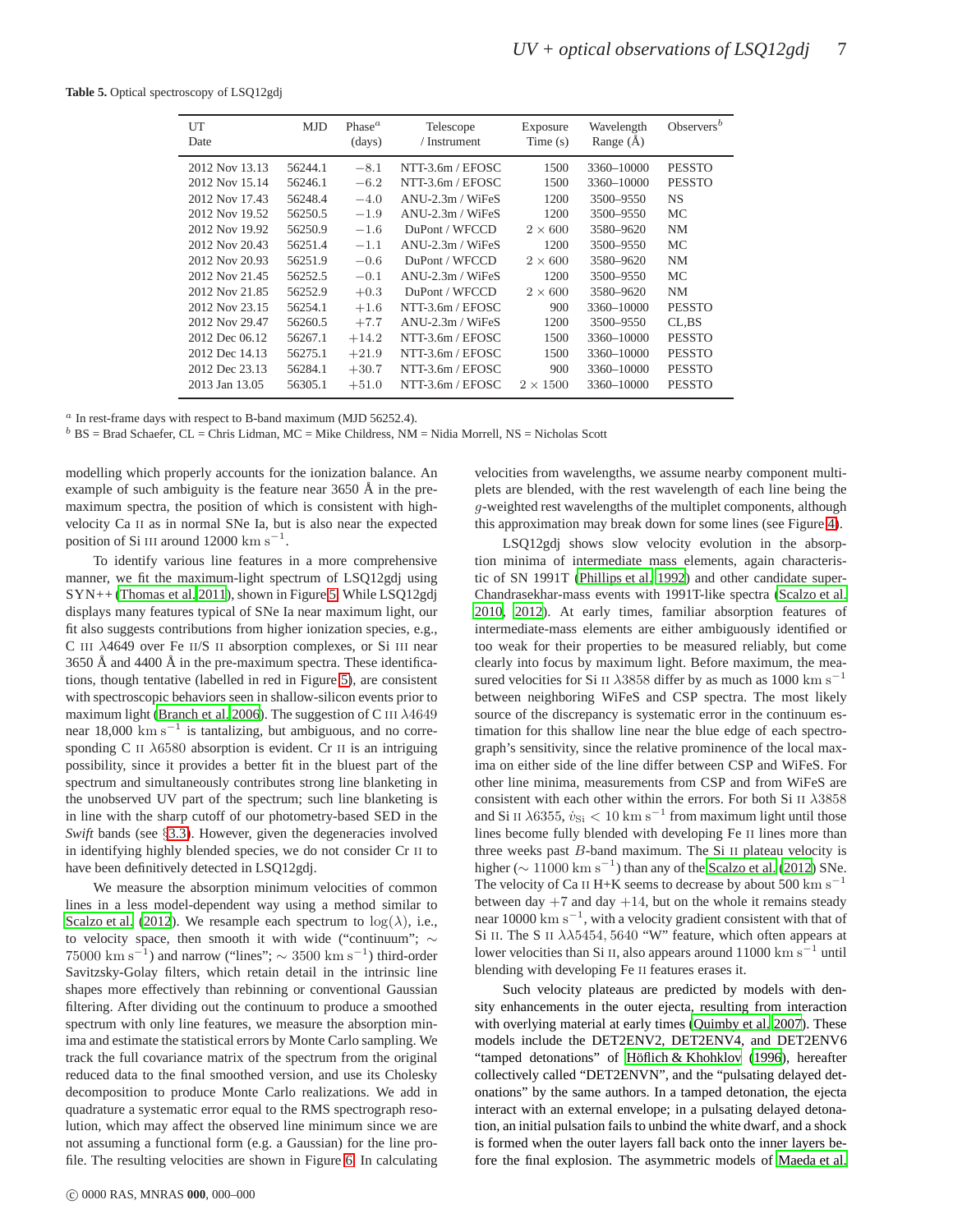

<span id="page-7-0"></span>Figure 3. Spectral time series of LSQ12gdj (black solid lines, phase labels on right), shown with spectra of SN 2007if (blue solid lines, rest-frame phase labels on right; [Scalzo et al. 2012](#page-17-32)) for comparison. All spectra have been rebinned to 5 Å. Constant velocity locations for absorption minima of various intermediatemass element absorption features are marked with dashed lines: purple, Ca II H+K and NIR (10000 km s<sup>−1</sup>); blue, Si II  $\lambda\lambda$ 3858, 4129 (11500 km s<sup>−1</sup>); red, Si II  $\lambda\lambda$ 6355 (11000 km s<sup>-1</sup>); green, S II  $\lambda\lambda$ 5454, 5640 (10500 km s<sup>-1</sup>).

[\(2010b](#page-17-50), [2011\)](#page-17-51) also produce low velocity gradients, although in this case the density enhancement occurs only along the line of sight.

Alternatively, the plateau may trace not the density but the composition of the ejecta, i.e., may simply mark the outer edge of the iron-peak element core of the ejecta. The relatively normal SN Ia 2012fr [\(Childress et al. 2013a](#page-17-52)), for example, also featured extremely narrow (FWHM  $< 3000 \text{ km s}^{-1}$ ) absorption features. SN 2012fr showed prominent high-velocity Si II absorption features, making it incompatible with a tamped detonation explosion scenario, since any SN ejecta above the shock velocity would have been swept into the reverse-shock shell. No signs of high-

velocity absorption features from Ca, Si, or S are clearly evident in LSQ12gdj, although we might expect such material to be difficult to detect in shallow-silicon events like LSQ12gdj [\(Branch et al.](#page-16-2) [2006](#page-16-2)).

#### <span id="page-7-1"></span>**3.2 Maximum-Light Behavior, Colors, and Extinction**

The reddening due to Galactic dust extinction towards the host of LSQ12gdj is  $E(B-V)_{\text{MW}} = 0.021$  mag [\(Schlafly & Finkbeiner](#page-17-53) [2011](#page-17-53)). LSQ12gdj was discovered on the outskirts of a spiral galaxy viewed face-on, so we expect minimal extinction by dust in the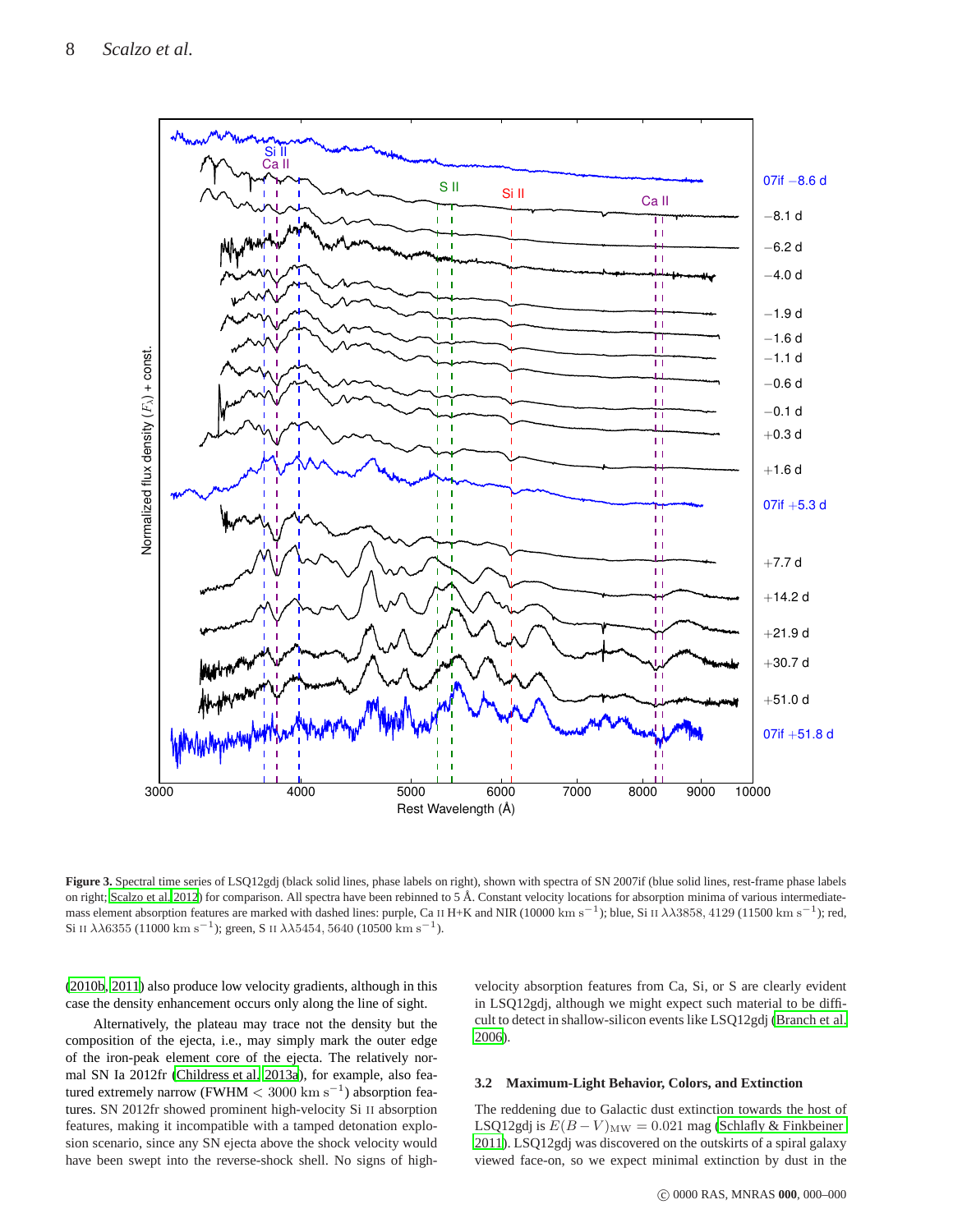

<span id="page-8-0"></span>Figure 4. Subranges of spectra showing absorption line profiles of intermediate-mass elements in the LSQ12gdj spectral time series. Vertical dashed lines indicate the velocity of every component of each absorbing multiplet near maximum light. Phases shown along the right-hand edges of the plots are in rest-frame days with respect to B-band maximum light, as in Figure [3.](#page-7-0)

host galaxy. The equivalent width of Na I D absorption is  $0.05 \pm$  $0.03$  Å [Maguire et al. \(2013\)](#page-17-54), also consistent with little to no host galaxy extinction. A fit to the [Folatelli et al. \(2010](#page-17-7)) version of the Lira relation [\(Phillips et al. 1999](#page-17-5)) to the CSP  $B$  and  $V$  light curves suggests  $E(B - V)_{\text{host}} = 0.02 \pm 0.08$  mag, consistent with zero.

To obtain more precise quantitative constraints for use in later modeling, we apply a multi-band light curve Bayesian analysis method to the CSP light curve of LSQ12gdj, trained on normal SNe Ia with a range of decline rates [\(Burns et al. 2014](#page-17-55)). This method provides joint constraints on  $E(B - V)_{\text{host}}$  and the slope  $R_{V,\text{host}}$  of a [Cardelli et al. \(1988](#page-17-56)) dust law. We find  $E(B - V)_{\text{host}} = 0.013 \pm 0.005$  mag and  $R_V = 1.66 \pm 1.66$ (a truncated Gaussian with  $0 < R_V < 10$ ), with covariance  $C(E(B - V)_{\text{host}}, R_{V,\text{host}}) = -0.0039$  mag. We adopt these values for our analysis.

As in [Scalzo et al. \(2014](#page-17-37)), we perform Gaussian process (GP) regression on the light curve of each individual band, using the Python module SKLEARN [\(Pedregosa et al. 2011](#page-17-57)), as a convenient form of interpolation for missing data. Gaussian process regression is a machine learning technique which can be used to fit generic smooth curves to data without assuming a particular functional form; we refer the reader to [Rasmussen & Williams \(2006](#page-17-36)) for more details. Neighboring points on the GP fit are covariant; we use a squared-exponential covariance function  $k(t, t') =$  $e^{-(t-t')^2/2\tau^2}$ , with  $0.5 < \tau < 2.0$ . When performing the fit, we include an extra term  $\sigma_i^2 \delta(t - t_i)$  describing the statistical noise on the observations at times  $t_i$  with errors  $\sigma_i$ ; we neglect this noise term when predicting values from the fit.



<span id="page-8-1"></span>**Figure 6.** Blueshift velocities of absorption minima of intermediate-mass element lines in the LSQ12gdj spectral time series. Horizontal dashed lines indicate the median velocity. Asymmetric error bars represent the 68% CL region for the absorption line minimum.

Figure [2](#page-2-2) shows the light curve of LSQ12gdj in all available bands, S-corrected to the appropriate standard system: LSQ; Swift UVOT uvw1, uvm2, uvw2, and ubv; Landolt BV; and SDSS griz. Using the CSP bands, the SiFTO light curve fitter [\(Conley et al. 2008](#page-17-58)) gives a light curve stretch  $s = 1.13 \pm 0.01$  and MJD of B-band maximum 56253.4. The SALT2.2 light curve fitter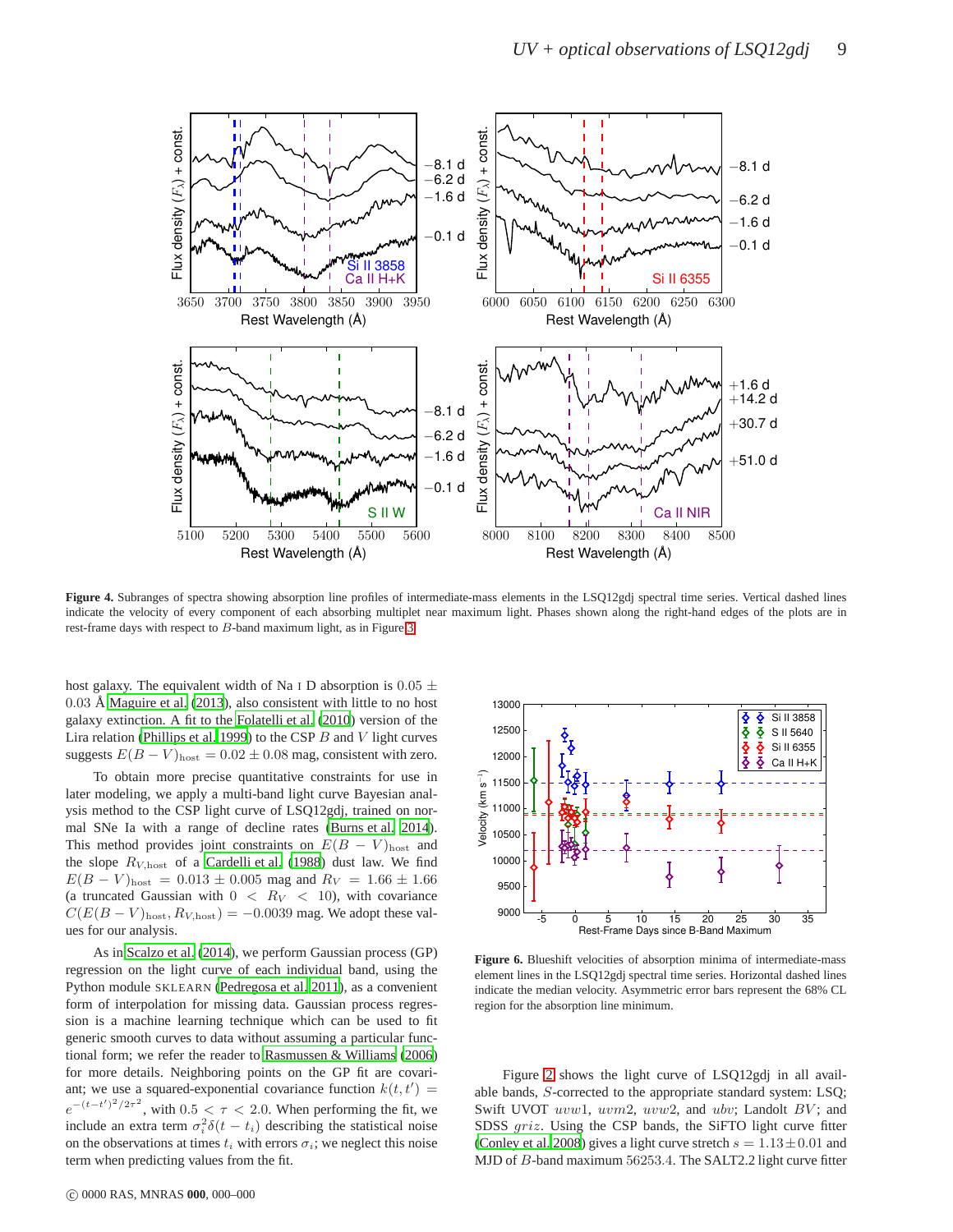

<span id="page-9-0"></span>Figure 5. Maximum light SYN++ fit comparisons between two best fits, with and without the inclusion of Cr II. Species listed in red denote degenerate solutions for some observed absorption features, while subsequent uncertainties associated with respective line strengths ( $\log \tau$ ) between our two best fits are represented as a band of aquamarine.

[\(Guy et al. 2007](#page-17-59), [2010](#page-17-60)) gives consistent results ( $x_1 = 0.96 \pm 0.05$ ,  $c = -0.048 \pm 0.026$ , though with a slightly later date for B-band maximum ( $MJD = 56253.8$ ). Using one-dimensional GP regression fits to each separate band yields B-band maximum at MJD 56252.5 (2012 Nov 21.5, which we adopt henceforth), colour at Bband maximum  $(B - V)_{\text{max}} = -0.019 \pm 0.005$ ,  $\Delta m_{15}(B) =$  $0.74 \pm 0.01$ , and peak magnitudes  $m_B = 15.972 \pm 0.004$ ,  $m_V =$  $15.947 \pm 0.004$ . These errors are statisical only; systematic errors are probably around 2%. After correction for the mean expected reddening, we derive peak absolute magnitudes  $M_B = -19.78$ ,  $M_V = -19.77$ , using a distance modulus  $\mu = 35.60 \pm 0.07$  derived from the redshift assuming a  $\Lambda$ CDM cosmology with  $H_0 =$ 67.3 km s<sup>-1</sup> Mpc<sup>-1</sup> [\(Ade et al. 2013\)](#page-16-15) and a random peculiar velocity of 300  $\mathrm{km}\,\mathrm{s}^{-1}$ .

We find a fairly substantial (∼ 0.2 mag) mismatch between *Swift* b and CSP B, and between *Swift* v and CSP V, near maximum light; at later times, *Swift* and CSP observations agree within the errors (of the *Swift* points). The shape of the light curve is strongly constrained by CSP data, so we use CSP data in constructing the bolometric light curve at a given phase when both *Swift* and CSP observations are available.

The second maximum in the CSP  $i$  light curve appears earlier (+25 days) than expected for LSQ12gdj's  $\Delta m_{15}(B)$  (+30 days [Folatelli et al. 2010](#page-17-7)). The contrast of the second maximum is also fairly low, with a difference of  $-0.63$  mag with the first maximum and  $+0.20$  mag with the preceding minimum. Similar behavior is seen in LCOGT  $z$ . These properties are typical of low-<sup>56</sup>Ni explosions among the Chandrasekhar-mass models of [Kasen \(2006](#page-17-61)), difficult to reconcile with LSQ12gdj's high luminosity. The low contrast persists even when CSP  $i$  and LCOGT  $z$  are  $S$ -corrected to Landolt  $I$  for more direct comparison with [Kasen \(2006](#page-17-61)). If LSQ12gdj synthesized a high mass of  $56$ Ni, comparison with the models of [Kasen \(2006](#page-17-61)) suggests that LSQ12gdj has substantial mixing of  $56$ Ni into its outer layers (as we might expect from its spectrum), a high yield of stable iron-peak elements, or both.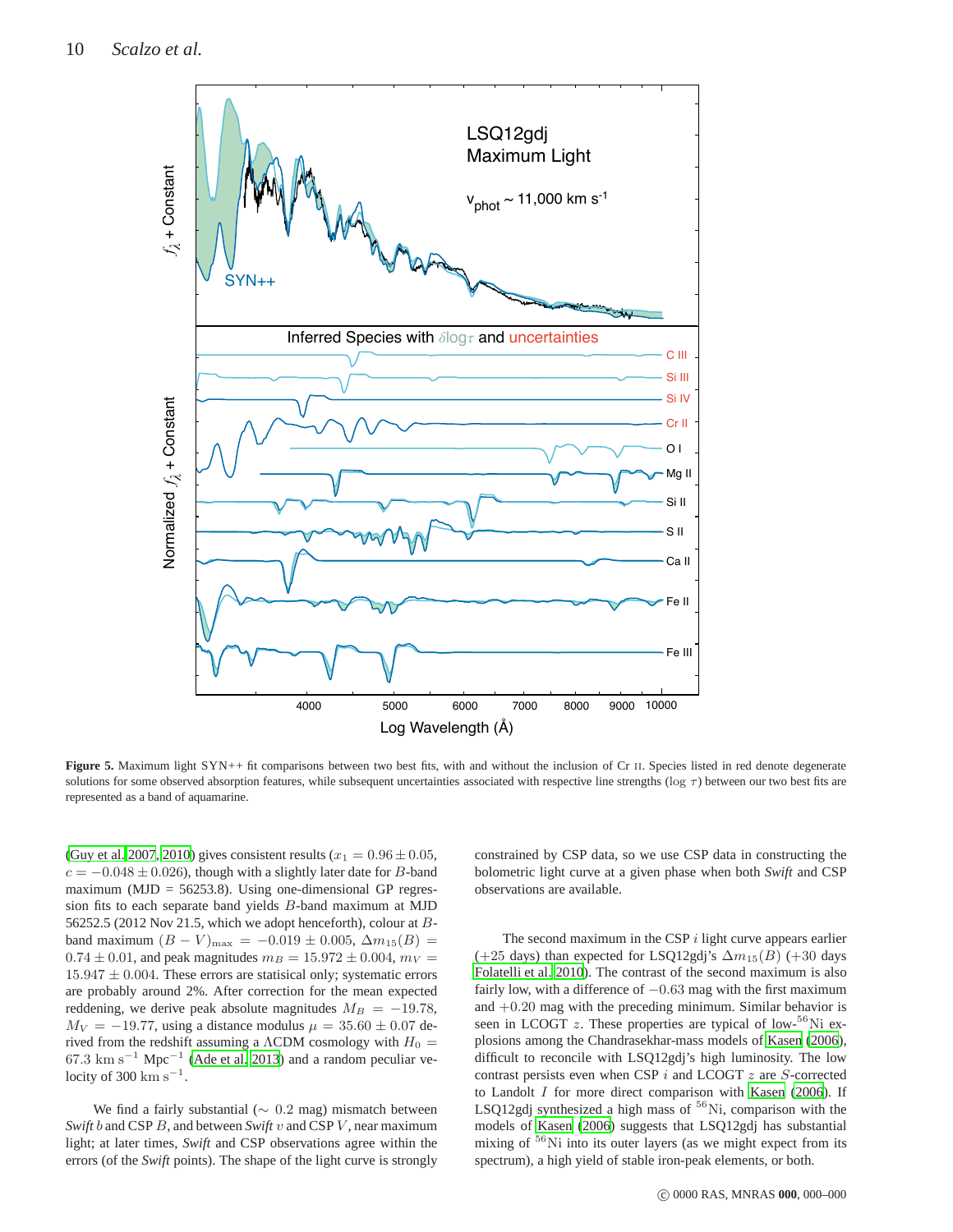Fitting a  $t^{2.0\pm0.2}$  rise to LSQ points more than a week before B-band maximum light suggests an explosion date of MJD 56235.9, giving a B-band rise time of  $16.2 \pm 0.3$  days. The preexplosion upper limits are compatible with a  $t^2$  rise, but do not permit LSQ12gdj to be visible much before  $B$ -band phase  $-16$ . The  $t^2$  functional form is at best approximate; depending on how  ${}^{56}$ Ni is distributed in the outer layers, the finite diffusion time of photons from <sup>56</sup>Ni decay could result in a "dark phase" before the onset of normal emission [\(Hachinger et al. 2013;](#page-17-62) [Piro & Nakar 2013](#page-17-63), [2014](#page-17-64); [Mazzali et al. 2014\)](#page-17-65). Nevertheless, LSQ12gdj has a somewhat shorter visible rise than other SNe Ia with similar decline rates [\(Ganeshalingam et al. 2011](#page-17-66)), and much shorter than the 24-day visible rise of SN 2007if [\(Scalzo et al. 2010\)](#page-17-10) determined by the same method.

#### <span id="page-10-0"></span>**3.3 Bolometric Light Curve**

We construct a bolometric light curve for LSQ12gdj in the restframe wavelength range  $1550-23100$  Å using the available photometry, as follows.

We first generate quasi-simultaneous measurements of all bandpasses at each epoch in Tables [3](#page-5-0) and [2.](#page-4-0) We interpolate the values of missing measurements at each using the GP fits shown in Figure [2.](#page-2-2) After observations from a given band cease because the SN is no longer detected against the background, we estimate upper limits on the flux by assuming that the mean colours of the SN do not change since the last available observation — in particular that the SN does not become bluer in the *Swift* bands. If the last measurement in band j was taken at time  $t_{\text{last},j}$ , then at all future times  $t_i$  we form the predictions

$$
m_{i,j,j'} = m_{i,j'} + (m_{\text{last},j} - m_{\text{last},j'})
$$
 (1)

and set the upper limit  $m_{i,j}$  by averaging  $m_{i,j,j'}$  over all remaining bands  $j'$ . We estimate, and propagate, a systematic error on this procedure by taking the standard deviation of  $m_{i,j,j'}$  over all remaining bands  $j'$ . All other bands used for this construction (Swift b, CSP  $BVri$  and LCOGT  $z$ ) have adequate late-time coverage. The projected values are consistent with upper limits measured from non-detection in those bands, and the contribution of these bands to the bolometric luminosity is small  $(< 5\%)$  at late times.

At each epoch, we construct a broad-band SED of LSQ12gdj in the observer frame using the natural-system transmission curves, and then de-redshift it to the rest frame, rather than computing full  $K + S$ -corrections for all of our broadband photometry. Since we have no detailed UV or NIR time-varying spectroscopic templates for LSQ12gdj, full  $K + S$ -corrections are not feasible for all of the *Swift* bands; since we need only the overall bolometric flux over a wide wavelength range instead of rest-frame photometry of individual bands, they are not strictly necessary. We have no NIR photometry of LSQ12gdj either, so we use the NIR template described in [Scalzo et al. \(2014](#page-17-37)) to predict the expected rest-frame magnitudes in Y JHK band for a SN Ia with  $x_1 = 1$ . The size of the correction ranges from a minimum of 7% near maximum light to 27% around 35 days after maximum light, comparable to the observed NIR fractions for SN 2007if [\(Scalzo et al. 2010\)](#page-17-10) and SN 2009dc [\(Taubenberger et al. 2013\)](#page-17-20).

To determine a piecewise linear observer-frame broadband SED at each epoch,  $F(\lambda_j)$ , evaluated at the central wavelength  $\lambda_j$ of each band  $j$ , we solve the linear system

$$
\frac{\int F_n(\lambda) T_j(\lambda) d\lambda}{\int T_j(\lambda) d\lambda} = 10^{-0.4(m_j)},
$$
\n(2)



<span id="page-10-1"></span>**Figure 7.** Rest-frame low-resolution SED time series of LSQ12gdj, 1550– 23100 Å, constructed from Swift UV + CSP  $Bvr'i'$  photometry. SED colours show the phase, ranging from blue  $(-10 \text{ days})$  to red  $(+45 \text{ days})$ . Top: linear scale; bottom: log scale. Colored bands represent the  $1\sigma$  confidence region around the mean.

where  $m_j$  is the observed magnitude, and  $T_j(\lambda)$  the filter transmission, in band  $j$ . The system is represented as a matrix equation  $Ax = b$ , where x and b give the flux densities and observations, and A is the matrix of a linear operator corresponding to the process of synthesizing photometry. We discretize the integrals via linear interpolation (i.e., the trapezoid rule) between the wavelengths at which the filter transmission curves are measured. We solve the system using nonlinear least squares to ensure positive fluxes everywhere. The Swift  $uvw1$  and  $uvw2$  bands have substantial red leaks [\(Breeveld et al. 2011](#page-16-14)), but the red-leak flux is strongly constrained by the optical observations, and we find our method can reproduce the original *Swift* magnitudes to within the errors. We exclude Swift  $B$  and  $V$  when higher-precision CSP  $B$  and  $V$ measurements are available, covering similar wavelength regions. To convert this observer-frame SED to the rest frame, we follow [Nugent et al. \(2002](#page-17-67)):

$$
f_{\lambda}^{z}(\lambda) d\lambda = \frac{d\lambda}{1+z} f_{\lambda} \left( \frac{\lambda}{1+z} \right).
$$
 (3)

We integrate the final SED in the window  $1550-23000$  Å to obtain the bolometric flux. Simulating this procedure end-to-end using UBV RI synthetic photometry on SN Ia spectra from the BSNIP sample [\(Silverman et al. 2012](#page-17-68)) with phases between −9 and  $+460$  days, we find that (for zero reddening) we can reproduce the  $3250-8000$  Å quasi-bolometric flux to within 1% (RMS). We add this error floor as a systematic error in quadrature to each of our bolometric flux points.

To account for Milky Way and host galaxy extinction, we make bolometric light curves for a grid of possible  $E(B - V)$ and  $R_V$  values, fixing  $R_V = 3.1$  for the Milky Way contribution. We sample  $E(B - V)_{\text{host}}$  in 0.01 mag steps from 0.00– 0.20 mag, and we sample  $R_{V,\text{host}}$  in 0.2 mag/mag steps from 0.0– 10.0. We interpolate the light curves linearly on this grid as part of the Monte Carlo sampling described in §[4.1,](#page-11-0) applying our prior on  $E(B - V)_{\text{host}}$  and  $R_{V,\text{host}}$  given in [3.2](#page-7-1) and constraining their values to remain within the grid during the sampling.

Figure [7](#page-10-1) shows the resulting time-dependent SED of LSQ12gdj for zero host galaxy reddening. The peak wavelength changes steadily as the ejecta expand and cool, making *Swift* u the most luminous band at early phases. Although a significant frac-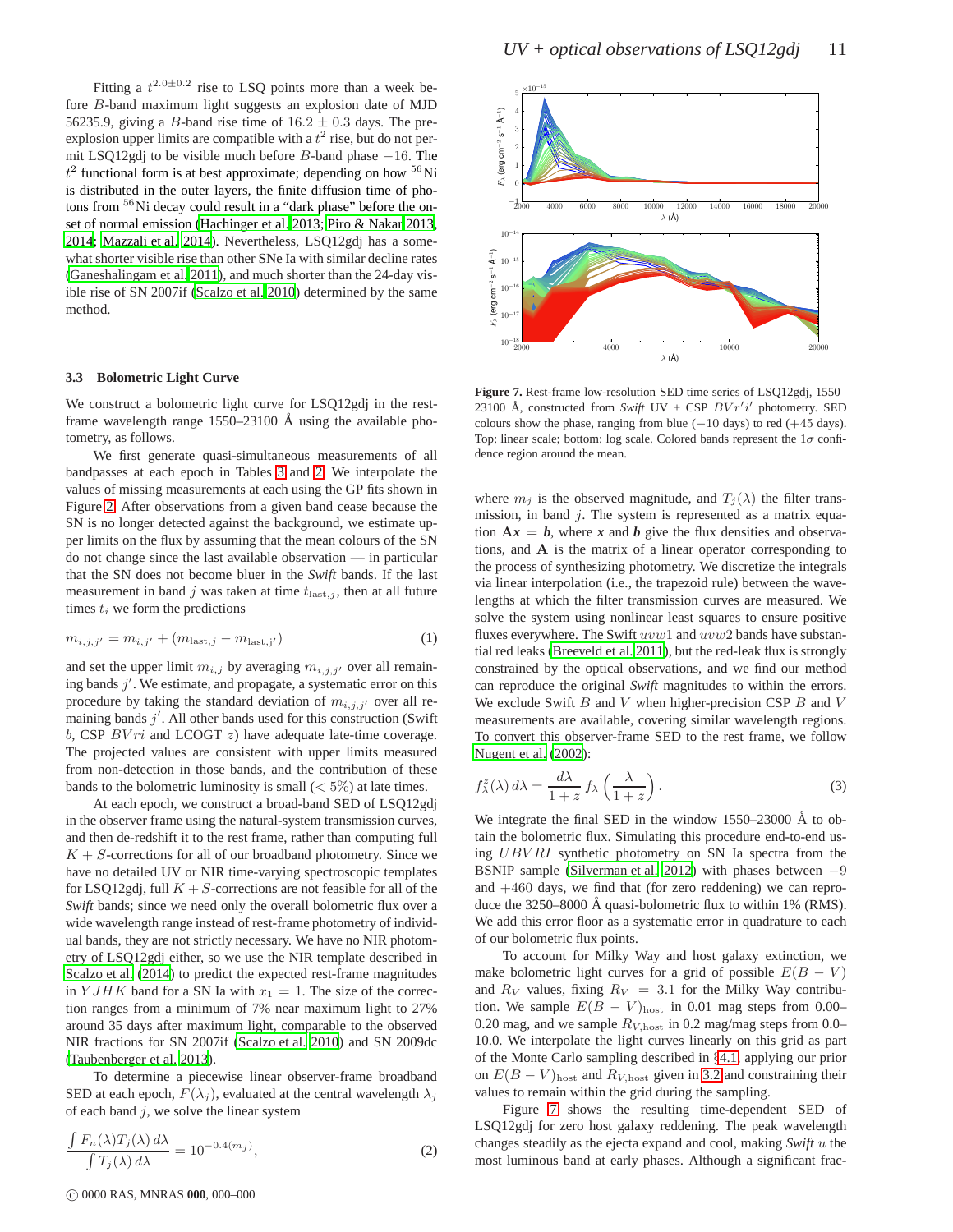

<span id="page-11-1"></span>**Figure 8.** Rest-frame bolometric light curve of LSQ12gdj obtained by in-tegrating the SED of Figure [7.](#page-10-1) Top: Bolometric light curve 3300–23100 Å (red) and  $1550-23100 \text{ Å}$  (green) representing the results with and without Swift UV, including Gaussian process regression fit (connecting curves). Bottom: Fraction of bolometric flux bluewards of 3300 Å ("UV") and redwards of 8800 Å ("NIR", estimated from a template); the solid curves show the mean behavior, and the lighter bands show the  $1\sigma$  confidence region around the mean.

tion of the flux is emitted bluewards of  $3300 \text{ Å}$ , the flux density cuts off sharply bluewards of *Swift* uvm2. Less than 1% of the flux is emitted bluewards of  $2300 \text{ Å}$  at all epochs, and our SED in these regions is consistent with statistical noise. This behavior is inconsistent with simply being the Rayleigh-Jeans tail of a hot blackbody. Although we have no UV spectroscopy of LSQ12gdj, we expect the sharp cutoff blueward of  $3000 \text{ Å}$  for the entire rise of the SN to be formed by line blanketing from iron-peak elements (e.g. Cr II, as in Figure [5\)](#page-9-0), as is common in SNe Ia.

Figure [8](#page-11-1) shows the bolometric light curve, together with Gaussian process regression fits. Like other candidate super-Chandrasekhar-mass SNe Ia observed with *Swift* [\(Brown et al.](#page-16-6) [2014\)](#page-16-6), LSQ12gdj is bright at UV wavelengths from the earliest phases. Up to 27% of the bolometric flux is emitted blueward of 3300 Å at day  $-10$ , decreasing to 17% at B-band maximum light and to  $\langle 5\%$  by day  $+20$ . After day  $+20$ , the SN is no longer detected in the *Swift* bands, so the small constant fraction reflects our method of accounting for missing data (with large error bars). For comparison, in the well-observed normal SN Ia 2011fe [\(Pereira et al. 2013](#page-17-69)), at most 13% of the luminosity is emitted blueward of 3400 Å, reaching this point 5 days before  $B$ -band maximum light; the UV fraction is 9% at day −10, and only 3% at day −15. UV flux contributes only 2% of SN 2011fe's total luminosity by day +20, and continues to decline thereafter.

#### **4 PROGENITOR PROPERTIES**

In this section we perform some additional analysis to constrain properties of the LSQ12gdj progenitor: the ejected mass, the <sup>56</sup>Ni mass, and the physical configuration of the CSM envelope (if one is present). We fit the bolometric light curve in §[4.1](#page-11-0) to infer the ejected mass and place rough constraints on trapped radiation from interaction with a compact envelope. In §[4.2](#page-13-0) we attempt to constrain the impact of interaction with an extended CSM wind, including constraints on CSM mass based on blueshifted Na I D absorption [\(Maguire et al. 2013\)](#page-17-54) and a light curve comparison to known CSM-interacting SNe Ia. Finally, in §[4.3](#page-15-0) we consider the implications of our findings for the more established super-Chandrasekhar-mass SNe Ia, including SN 2007if and SN 2009dc.

## <span id="page-11-0"></span>**4.1 Ejected Mass,** <sup>56</sup>Ni **Mass, and Trapped Thermal Energy from Interaction with a Compact CSM**

LSQ12gdj has excellent UV/optical coverage from well before maximum to over 40 days after maximum, allowing us to model it in more detail than possible for many other SNe Ia. We use the BOLOMASS code (Scalzo et al., in prep), based on a method applied to other candidate super-Chandrasekhar-mass SNe Ia [\(Scalzo et al.](#page-17-10) [2010](#page-17-10), [2012](#page-17-32)), as well as normal SNe Ia [\(Scalzo et al. 2014\)](#page-17-37). The method constrains the <sup>56</sup>Ni mass,  $M_{\text{Ni}}$ , and the ejected mass,  $M_{\text{ej}}$ , using data both near maximum and at late times, when the SN is entering the early nebular phase.

BOLOMASS uses the [Arnett](#page-16-7) [\(1982](#page-16-7)) light curve model, including as parameters  $M_{\text{Ni}}$  and the expected time  $t_0$  at which the ejecta become optically thin to  ${}^{56}Co$  gamma rays. However, BOLOMASS also calculates the expected transparency of the ejecta to gamma rays from <sup>56</sup>Co decay at late times, using the formalism of [Jeffery](#page-17-70) [\(1999](#page-17-70)) together with a 1-D parametrized model {  $\rho(v)$ ,  $\mathbf{X}(v)$  } of the density and composition structure as a function of the ejecta velocity  $v$ . The effective opacity for Compton scattering (and subsequent down-conversion) of  $56C_0$ -decay gamma rays in the optically thin limit [\(Swartz et al. 1995\)](#page-17-71) is much more precisely known than optical-wavelength line opacities near maximum light [\(Khokhlov et al. 1993](#page-17-21)); this allows BOLOMASS to deliver robust, quantitative predictions, avoiding uncertainties associated with scaling arguments or assumptions about the optical-wavelength opacity. BOLOMASS uses the affine-invariant Monte Carlo Markov Chain sampler EMCEE [\(Foreman-Mackey et al. 2013](#page-17-72)) to sample the model parameters and marginalize over nuisance parameters associated with systematic errors, subject to a suite of priors which encode physics from contemporary explosion models.

The [Arnett \(1982](#page-16-7)) light curve model includes as parameters not only  $M_{\text{Ni}}$  and  $t_0$ , but the effects of photon diffusion on the overall light curve shape, the initial thermal energy  $E_{th}$  of the ejecta and the finite size  $R_0$  of the exploding progenitor. They enter through the dimensionless combinations

$$
y = \frac{t_{\text{rise}}}{2\tau_{\text{Ni}}} = \frac{t_{\text{rise}}}{17.6 \text{ days}},\tag{4}
$$

$$
w = \frac{2R_0}{t_{\text{rise}}v_{\text{KE}}} \sim \frac{R_0}{10^{15} \text{ cm}}.
$$
 (5)

While  $w \ll 1$  for white dwarfs, allowing w to float in this case may help us estimate the contribution of trapped radiation from interaction with a compact, hydrogen-free CSM envelope which might otherwise be invisible; this formalism is not appropriate for an ongoing shock interaction.

[Arnett \(1982](#page-16-7)) points out that the assumptions of constant opacity and a sharp photosphere in the expanding SN ejecta break down between maximum light and late phases, when the SN is in transition from full deposition of radioactive decay energy to the optically thin regime. We therefore exclude light curve points between 10 days and 40 days after B-band maximum light, and find that the [Arnett](#page-16-7) [\(1982](#page-16-7)) light curve model provides an excellent fit  $(< 1\%$  dispersion) to the remaining points.

The Arnett model also does not treat the  $56Ni$  distribution in detail, assuming only that it is centrally concentrated, which prevents it from accurately predicting the light curve shape at very early times [\(Hachinger et al. 2013](#page-17-62); [Piro & Nakar 2013](#page-17-63), [2014](#page-17-64); [Mazzali et al. 2014](#page-17-65)), as mentioned in §[3.2.](#page-7-1) For example, if LSQ12gdj's actual rise time is longer than the predictions of our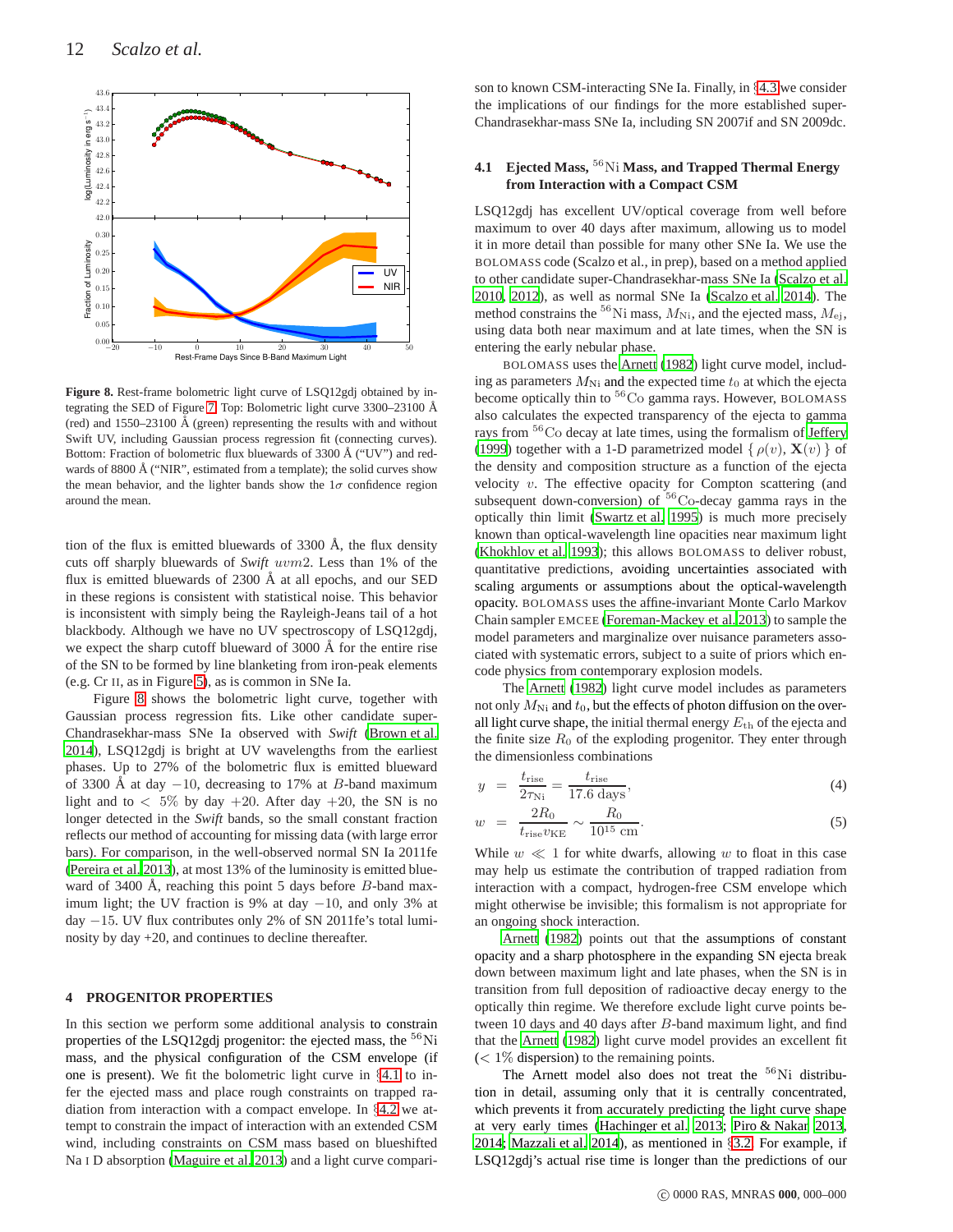| Phase <sup><math>a</math></sup><br>(days) | $L_{\rm bol}^b$<br>$(10^{43})$<br>$erg s^{-1}$ ) | $\sigma_{L,\rm stat}^{c}$<br>$(10^{43}$<br>$erg s^{-1}$ ) | $\sigma_{L,\rm sys}^{d}$<br>$(10^{43}$<br>$erg s^{-1}$ ) | $\sigma^e_{L,\text{tot}}$<br>$(10^{43}$<br>$erg s^{-1}$ ) | $J_{\rm\,NIR}$ |
|-------------------------------------------|--------------------------------------------------|-----------------------------------------------------------|----------------------------------------------------------|-----------------------------------------------------------|----------------|
| $-10.2$                                   | 1.252                                            | 0.033                                                     | 0.025                                                    | 0.041                                                     | 0.094          |
| $-9.2$                                    | 1.472                                            | 0.026                                                     | 0.029                                                    | 0.039                                                     | 0.088          |
| $-8.4$                                    | 1.616                                            | 0.030                                                     | 0.032                                                    | 0.044                                                     | 0.087          |
| $-7.2$                                    | 1.882                                            | 0.018                                                     | 0.037                                                    | 0.041                                                     | 0.081          |
| $-6.3$                                    | 2.051                                            | 0.017                                                     | 0.041                                                    | 0.044                                                     | 0.080          |
| $-5.3$                                    | 2.208                                            | 0.017                                                     | 0.044                                                    | 0.047                                                     | 0.078          |
| $-4.3$                                    | 2.320                                            | 0.018                                                     | 0.046                                                    | 0.049                                                     | 0.077          |
| $-3.3$                                    | 2.437                                            | 0.035                                                     | 0.048                                                    | 0.060                                                     | 0.074          |
|                                           |                                                  |                                                           |                                                          |                                                           |                |

**Table 6.** Ground-based photometry of LSQ12gdj in the natural systems of the Swope and LCOGT telescopes

The full version of this table can be found online.

 $a$  Phase given in rest-frame days since  $B$ -band maximum light.

 $<sup>b</sup>$  Luminosity estimate assumes Milky Way galaxy dust extinction from the dust maps of [Schlafly & Finkbeiner \(2011](#page-17-53)), baseline host galaxy dust extinction</sup>  $(R_{V, \text{host}} = 1.66, E(B - V)_{\text{host}} = 0.013)$ , and a distance modulus mu = 35.60 derived from the Planck LCDM cosmology [\(Ade et al. 2013\)](#page-16-15).

<sup>c</sup> Statistical error includes measurement errors on imaging photometry.

 $d$  Systematic error includes measured discrepancies between imaging photometry and synthetic photometry of the trapezoidal SED, with a 2% floor based on Monte Carlo simulations of how well we can recover the true bolometric flux of a full SN spectrum. Uncertainties in the NIR correction template [\(Scalzo et al. 2014](#page-17-37)) are not considered here, but do not exceed 2% during the epochs used in our light curve fitting.

<sup>e</sup> Quadrature sum of statistical and systematic errors.

 $\boldsymbol{f}$  Estimated fraction of bolometric luminosity in near-infrared wavelengths.



<span id="page-12-0"></span>**Figure 9.** Fits of the [Arnett \(1982\)](#page-16-7) light curve model to the bolometric light curve of LSQ12gdj, including the trapping of thermalized kinetic energy from an interaction with a compact carbon-oxygen envelope, in the context of the tamped detonation scenario. Top: Zero initial radius. Bottom: Initial radius and thermal energy determined by the fit, showing the full fit (solid curve) and the contribution due only to radioactive decay (dashed curve). Red symbols mark points in the transition regime from photospheric to early nebular phase, which have been excluded from the fit.

model, the actual  ${}^{56}$ Ni mass could be larger; a 2-day "dark phase" could increase the inferred  ${}^{56}$ Ni mass by up to 25% relative to our estimate. [Pinto & Eastman](#page-17-73) [\(2000](#page-17-73)) consider the impact of large amounts of <sup>56</sup>Ni at high velocities on the light curve: for a uniform  $56$ Ni distribution, the lower Compton depth results in a shorter rise time (by as much as 3 days), but also lower  $\alpha$  (0.85) as some of the radioactive energy simply leaks out of the ejecta, and these effects roughly balance for our <sup>56</sup>Ni estimates. More detailed modeling of our spectroscopic time series may provide further information about the true distribution of  ${}^{56}$ Ni.

Figure [9](#page-12-0) shows two possible fits to the bolometric light curve of LSQ12gdj. When we fix  $w = 0$  and consider only luminosity

from radioactivity, we recover  $t_{\text{rise}} = 16.4$  days, in agreement with the  $t^2$  fit to the early-phase LSQ data, and  $M_{\rm Ni} = 1.00~M_\odot.$  Allowing  $w$  to float reveals a second possible solution, in which trapped thermal energy contributes around 10% of the luminosity at maximum light. The fit has  $w = 0.013$  and  $E_{\text{th}} = 6 \times 10^{50}$  erg, and has a significantly shorter rise time  $t_{\text{rise}} = 14.1$  days, exploding just before the initial detection by LSQ. This value of  $w$  corresponds to an effective radius of roughly  $10^{13}$  cm, more extended than the envelopes in the DET2ENVN series [\(Khokhlov et al. 1993\)](#page-17-21) but comparable to those predicted by [Shen et al. \(2012](#page-17-30)). The amount of thermalized kinetic energy is compatible with the formation of a reverse-shock shell near  $10000 \text{ km s}^{-1}$ in a tamped detonation or pulsating delayed detonation. Importantly, the trapped radiation contributes most at early times and around maximum light, but disappears on a light curve width timescale, just as suggested by [Hachinger et al. \(2012](#page-17-28)) and [Taubenberger et al. \(2013\)](#page-17-20) in the case of SN 2009dc. The late-time behavior is the same as for the radioactive-only case, and the best-fit <sup>56</sup>Ni mass is 0.88  $M_{\odot}$ . The reduced chi-squares for both fits are very low (0.47 for  $w = 0$  versus 0.15 for  $w > 0$ , so that while the  $w > 0$  fit is technically favored, both are consistent with our observations.

The ejected mass estimate depends on the actual density structure and  $56$ Ni distribution in the ejecta. We consider two possible functional forms for the density structure, one which depends exponentially on velocity and one with a power-law dependence, as in [Scalzo et al. \(2014](#page-17-37)). We parametrize the stratification of the ejecta by a mixing scale  $a_{\text{Ni}}$  [\(Kasen 2006\)](#page-17-61), and consider stratified cases with  $a_{\text{Ni}} = 0.1$  and well-mixed cases with  $a_{\text{Ni}} = 0.5$ . The detailed model-dependence of the trapping of radiation near maximum light is often factored out into a dimensionless ratio  $\alpha$  [\(Nugent et al. 1995](#page-17-74); [Howell et al. 2006](#page-17-9), [2009\)](#page-17-75) of order unity, by which the rough "Arnett's rule" estimate of  $M_{\text{Ni}}$ from the maximum-light luminosity is divided. Here we use the Arnett light curve fit directly to estimate the <sup>56</sup>Ni mass and the amount of thermalized kinetic energy trapped and released, resulting in an effective  $\alpha$  between 1.0 and 1.1 for LSQ12gdj. For the  $w = 0$  Arnett formalism,  $\alpha = 1$  by construction, ignoring both opacity variation in the ejecta and/or less than complete gammaray deposition near maximum light [\(Blondin et al. 2013](#page-16-16)). In one-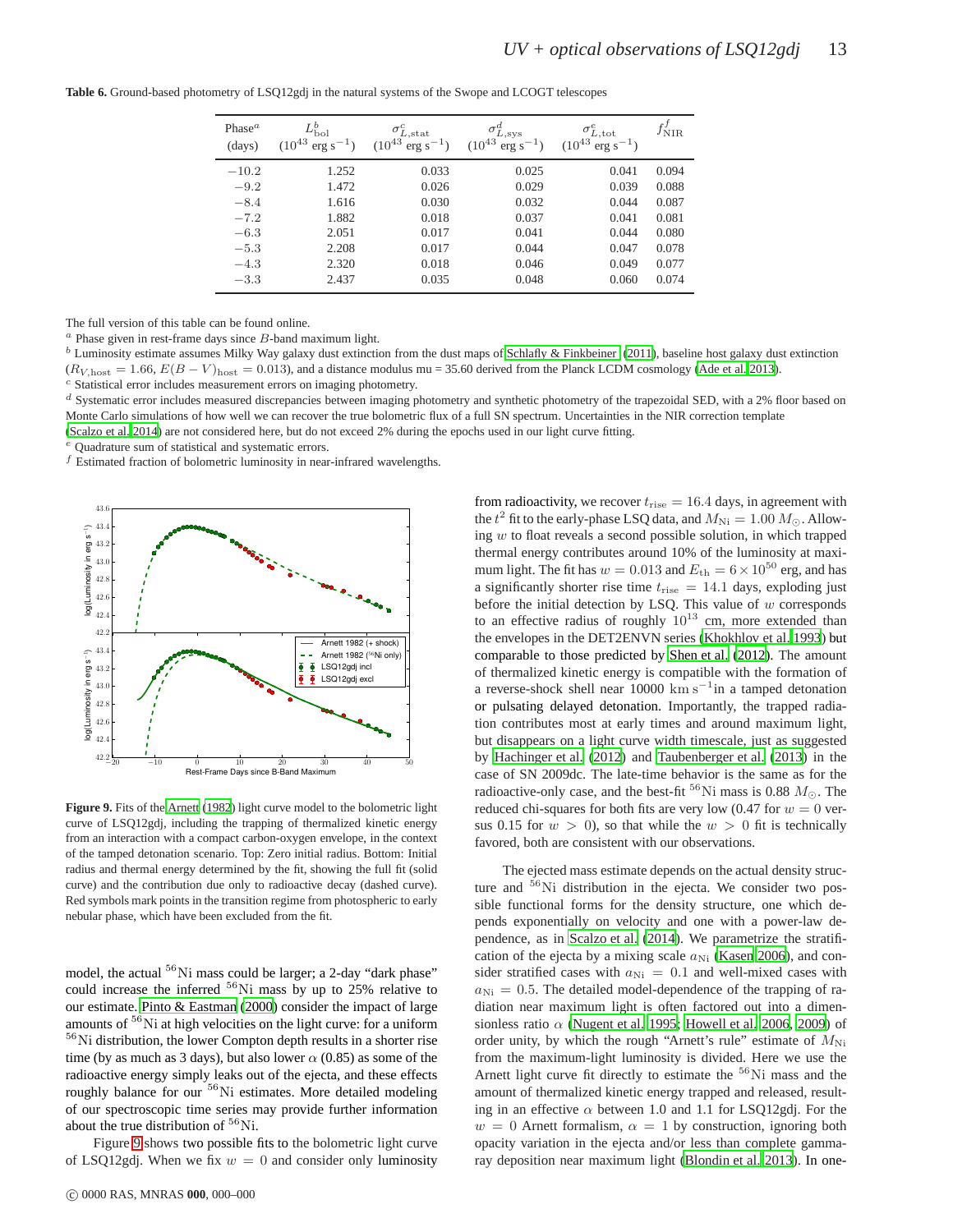<span id="page-13-1"></span>Table 7. Ejected mass and <sup>56</sup>Ni mass of LSQ12gdj under various priors

| Run | $\rho(v)^a$ | $a_{\text{Ni}}^{\text{b}}$ | $v_{\rm KE}^{\ c}$ (km s <sup>-1</sup> ) | $M_{\rm ei}/M_{\odot}{}^d$ | $P_{\text{SCh}}^{\text{}}e$ |
|-----|-------------|----------------------------|------------------------------------------|----------------------------|-----------------------------|
| А   | pow3x3      | 0.5                        | $10390^{+634}_{-284}$                    | $1.56^{+0.13}_{-0.08}$     | 0.992                       |
| B   | pow3x3      | 0.1                        | $10484^{+613}_{-295}$                    | $1.51^{+0.10}_{-0.07}$     | 0.953                       |
| C   | exp         | 0.5                        | $10713^{+503}_{-250}$                    | $1.43^{+0.08}_{-0.05}$     | 0.691                       |
| D   | exp         | 0.1                        | $10939^{+485}_{-292}$                    | $1.38^{+0.06}_{-0.07}$     | 0.354                       |

 $a$  Assumed density profile as a function of ejecta velocity:

"exp"  $\propto \exp(-\sqrt{12v/v_{\rm KE}})$ , as in 1-D explosion models.

"pow3x3"  $\propto [1 + (v/v_{KE})^3]^{-3}$ , similar to 3-D models cited in

[Scalzo et al. \(2014](#page-17-37)).

 $<sup>b</sup>$  Assumed width of the mixing layer near the iron-peak core boundary, in</sup> mass fraction; 0.1 is highly stratified while 0.5 is well-mixed [\(Kasen 2006](#page-17-61)).  $c$  Kinetic energy scaling velocity.  $d$  Total ejected mass.

<sup>e</sup> Fraction of the integrated probability density lying above

 $M_{\rm ei} = 1.4 M_{\odot}.$ 

dimensional, Chandrasekhar-mass delayed detonation models (e.g. [Khokhlov et al. 1993](#page-17-21); Höflich & Khohklov 1996), a high central density may enhance neutronization near the center of the ejecta, creating a <sup>56</sup>Ni-free "hole". Some evidence for such a hole is found in late-time spectra of SNe Ia (Höflich et al. 2004; [Motohara](#page-17-77) et al. [2006;](#page-17-77) [Mazzali et al. 2007](#page-17-78)), and in some multi-dimensional simulations [\(Maeda et al. 2010a](#page-17-79)), while other simulations do not support such an effect [\(Krueger et al. 2012;](#page-17-80) [Seitenzahl et al. 2013\)](#page-17-81). We consider cases both with and without  ${}^{56}$ Ni holes due to neutronization, as in [Scalzo et al.](#page-17-37) [\(2014](#page-17-37)). In all reconstructions, we allow the unburned carbon/oxygen fraction, the envelope size, and the thermalized kinetic energy to float freely to reproduce the observed bolometric light curve, including variations in the rise time produced by changes in these parameters.

Table [7](#page-13-1) shows the inferred  $M_{ej}$  and probability of exceeding the Chandrasekhar limit for four different combinations of priors, marginalizing over the full allowed range of  $w$  and  $E_{th}$ . The full Monte Carlo analysis robustly predicts  $t_{\text{rise}} = 16 \pm 1$  days and  $M_{\text{Ni}} = 0.96 \pm 0.07 M_{\odot}$ . The thermalized kinetic energy is constrained to be less than about  $10^{51}$  erg; this maximum value results in ejecta with a *maximum* velocity around 10000 km s<sup>−</sup><sup>1</sup> , roughly consistent with our observations. Models which allow  $56$ Ni holes shift <sup>56</sup>Ni-rich material to lower Compton optical depths, requiring more massive ejecta to reproduce the late-time bolometric light curves; for LSQ12gdj, this effect is small since the favored super-Chandrasekhar-mass solutions are rapidly rotating configurations with low central density [\(Yoon & Langer 2005](#page-17-82)). If LSQ12gdj in fact had a high central density with corresponding  $56\,\mathrm{Ni}$  hole, its ejected mass should be at least 0.1  $M_{\odot}$  higher than what we infer. Since  ${}^{56}$ Ni makes up such a large fraction of the ejecta in any case, there is little difference between the well-mixed models and the stratified models. Models with power-law density profiles have  $M_{\rm ei}$  larger by about 0.14  $M_{\odot}$  than models with exponential density profiles; this is the largest predicted uncertainty in our modeling.

The uncertainty from the unknown ejecta density profile is not easily resolved. Although BOLOMASS can model any user-defined spherically symmetric density structure, the light curve is sensitive primarily to the total Compton scattering optical depth, and not directly to the actual ejecta density profile, except for the most highly disturbed density structures. [Scalzo et al. \(2014\)](#page-17-37) showed that assuming an exponential density profile led to biases in the reconstructed mass for multi-dimensional explosion models best represented by power laws. Our judgment as to whether LSQ12gdj is actually super-Chandrasekhar-mass thus hinges mostly on which density profile we believe to be more realistic.

If LSQ12gdj is indeed a tamped detonation, it is probably (slightly) super-Chandrasekhar-mass, and could be explained by a Chandrasekhar-mass detonation inside a compact envelope of mass around 0.1  $M_{\odot}$ . If all of LSQ12gdj's luminosity is due to radioactive energy release, it could be (slightly) sub-Chandrasekhar-mass, a good candidate for a double detonation [\(Woosley & Weaver 1994;](#page-17-83) [Fink et al. 2010](#page-17-84)) of about 1.3  $M_{\odot}$ , a conventional Chandrasekhar-mass near-pure detonation [\(Blondin et al. 2013;](#page-16-16) [Seitenzahl et al. 2013](#page-17-81)), or a pulsating delayed detonation [\(Khokhlov et al. 1993;](#page-17-21) Höflich & Khohklov 1996).

Interestingly, the DDC0 delayed-detonation model of [Blondin et al. \(2013](#page-16-16)) has a rise time of 15.7 days, very close to the value we observe. The 1.4- $M_{\odot}$  tamped detonation 1p0 0.4 of [Raskin et al. \(2014\)](#page-17-85) also comes close to our expected scenario, with a roughly spherical helium envelope that has been thermalized in the merger interaction. The spectra near maximum are blue with shallow features. The envelope is compact, with a density profile following a  $r^{-4}$  power law, but could expand to  $\sim 10^{13}$  cm if the detonation of the white dwarf primary is delayed after the merger event [\(Shen et al. 2012](#page-17-30)).

#### <span id="page-13-0"></span>**4.2 Constraints on Ongoing Shock Interaction with an Extended CSM**

We also address the question of whether LSQ12gdj might be undergoing shock interaction with a hydrogen-poor extended wind, adding luminosity to its late-time light curve. The "Ia-CSM" events, such as SN 2002ic [\(Hamuy et al. 2003](#page-17-86)), SN 2005gj [\(Aldering et al. 2006;](#page-16-17) [Prieto et al. 2007](#page-17-87)), SN 2008J [\(Taddia et al.](#page-17-88) [2012](#page-17-88)), and PTF11kx [\(Dilday et al. 2012](#page-17-89)), have spectra which seem to be well-fit by a combination of a 1991T-like SN Ia spectrum, a broad continuum formed at the shock front, and narrow H $\alpha$  lines formed in photoionized CSM [\(Silverman et al. 2013a](#page-17-90)[,b;](#page-17-91) [Leloudas et al. 2013](#page-17-92)). A hydrogen-poor extended CSM could produce pseudocontinuum luminosity and and weaken absorption lines via toplighting [\(Branch et al. 2000](#page-16-18)), while not producing any distinctive line features itself, although a very massive envelope could in principle produce carbon or oxygen lines [\(Ben-Ami et al. 2014](#page-16-19)).

Figure [10](#page-14-0) shows the g-band light curve of LSQ12gdj alongside those of the Ia-CSM SN 2005gj and PTF11kx, the super-Chandrasekhar-mass SN 2007if, the 1991T-like SN 2005M, and the fast-declining, spectroscopically normal SN 2004eo. We choose g for the comparison because it is the bluest band observed (or synthesizable) in common for all of the SNe. SN 2005gj, the clearest example of ongoing shock interaction, declines extremely slowly, with far more luminosity at day  $+40$  and later than any of the other SNe. PTF11kx, a case of an intermediate-strength shock interaction, has peak brightness comparable to the 1991Tlike SN 2005M, but shows a long tail of shock interaction luminosity and is up to 0.5 mag more luminous than SN 2005M at day  $+60$ . By a year after explosion, the spectrum of PTF11kx, like that of SN 2005gj, is dominated by shock interaction signatures such as H $\alpha$  [\(Silverman et al. 2013a\)](#page-17-90), rather than by Fe II as for SN 2007if [\(Taubenberger et al. 2013\)](#page-17-20).

Despite having peak magnitudes that differ over a range of 1 mag, SN 2005M, SN 2007if, and LSQ12gdj all have very similar post-maximum light curve shapes, more consistent with each other than with the Ia-CSM. This puts strong constraints on the density and geometry of any CSM present; existing examples of Ia-CSM show that the light curve shapes can vary dramatically according to the density and geometry of the surrounding medium. In particu-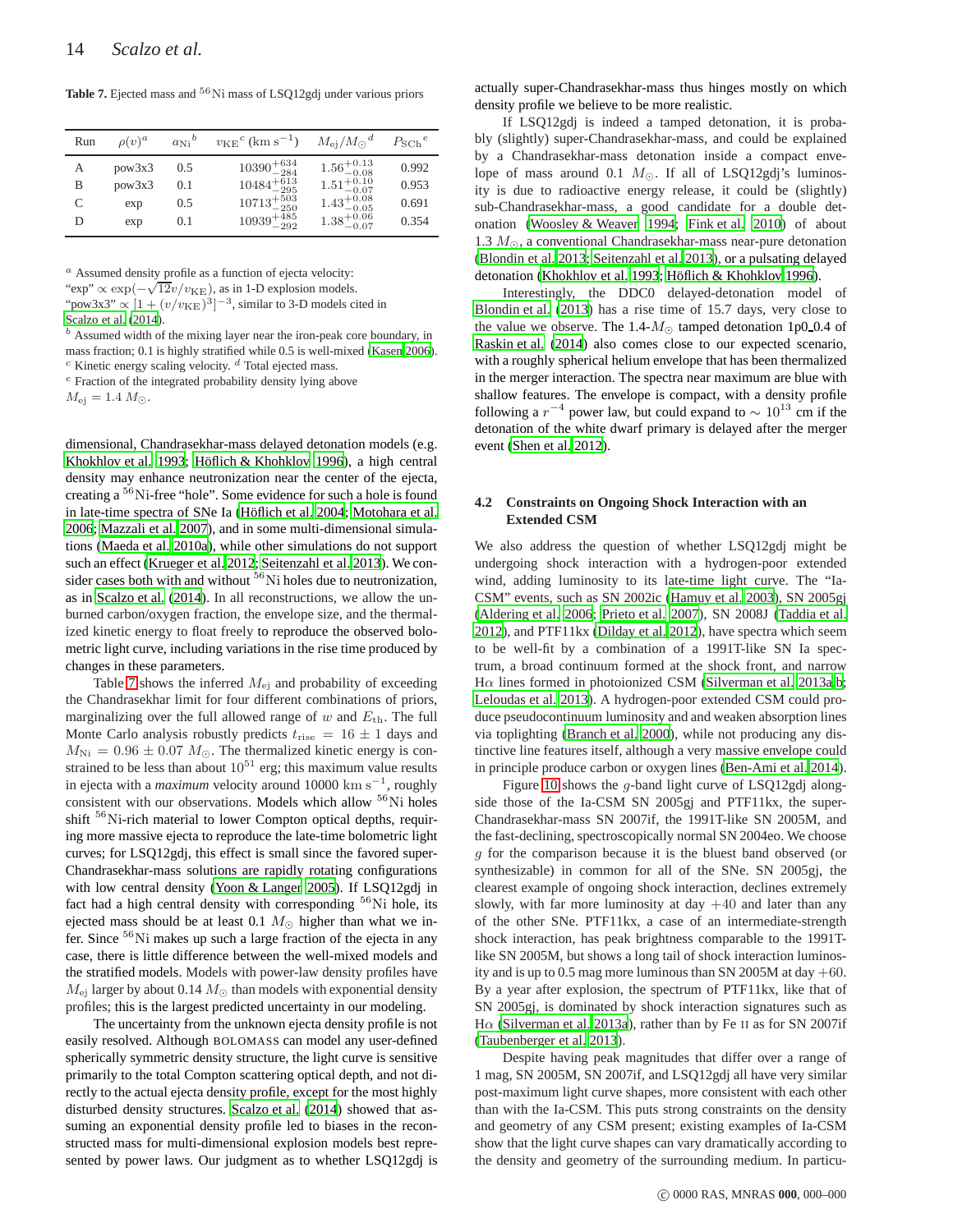

<span id="page-14-0"></span>**Figure 10.** Comparison of g-band light curves of peculiar SNe Ia. The CSP and *Swift* B-band light curves of LSQ12gdj (filled circles) have been Scorrected to g band using the spectra in this paper. References for the other light curves include: SN 2005gj, from [Prieto et al. \(2007](#page-17-87)) (solid curve); PTF11kx, from [Dilday et al. \(2012\)](#page-17-89) (dash-dot curve); SN 2004eo and SN 2005M, from [Contreras et al. \(2010](#page-17-38)) (dotted and dash-dot-dot curves); and SN 2007if, from [Stritzinger et al. \(2012](#page-17-39)) and [Scalzo et al. \(2010\)](#page-17-10) (dashdash-dot curve).

lar, none of the SNe Ia-91T show an extended power-law tail to the light curve, nor do they match expectations from radiation hydrodynamics simulations of heavily enshrouded SNe Ia in hydrogen-poor envelopes [\(Fryer et al. 2010;](#page-17-31) [Blinnikov & Sorokina 2010](#page-16-8)).

We can derive a more quantitative upper limit on the presence of extended CSM by searching for circumstellar Na I D absorption. [Maguire et al.](#page-17-54) [\(2013](#page-17-54)) observed LSQ12gdj with the XSHOOTER spectrograph on the ESO Very Large Telescope at Paranal, finding narrow Na I D and Ca II H+K absorption blueshifted at  $-220 \text{ km s}^{-1}$  relative to the recessional velocity of the LSQ12gdj host. LSQ12gdj is one of a larger sample of SNe Ia with blueshifted absorption features studied in [Maguire et al. \(2013\)](#page-17-54). While blueshifted Na I D absorption would be expected statistically for a population of progenitors surrounded by a CSM wind, of either single-degenerate [\(Sternberg et al.](#page-17-93) [2011](#page-17-93)) or double-degenerate [\(Shen et al. 2012](#page-17-30); [Raskin & Kasen 2013](#page-17-94)) origin, we have no way of knowing whether such absorption is circumstellar for any individual SN Ia, or whether it arises from interstellarmaterial in the host galaxy.

We can nevertheless derive a conservative upper limit assuming all of the absorption arises from hydrogen-rich CSM. Since  $EW(Na I D)$  near the host galaxy redshift is small, there should be little CSM present around LSQ12gdj. We use the VP- $ET<sup>4</sup>$  $ET<sup>4</sup>$  $ET<sup>4</sup>$  code to place an upper limit on the column density of Na I using the XSHOOTER spectrum from [Maguire et al. \(2013\)](#page-17-54), in the case in which all Na I D absorption is circumstellar; we obtain  $N(Na I) < 4 \times 10^{11}$  cm<sup>-2</sup>. For a thin spherical shell of radius  $10^{16}$  cm, thickness  $10^{14}$  cm, and H-rich composition of solar metallicity  $(log(Na/H) + 12 = 6.17$ ; [Asplund et al. 2005\)](#page-16-20) undergoing complete recombination of Na I, similar to the treatment of SN 2006X in [Patat et al.](#page-17-95) [\(2007](#page-17-95)), we obtain a CSM shell mass  $M_{\text{env}} < 3 \times 10^{-7}$   $M_{\odot}$ . Similar limits can be obtained by multiplying the upper limit on the hydrogen column density by the surface area of a sphere of radius  $10^{16}$  cm (6 ×  $10^{-7}$  M<sub>☉</sub>), or by using the estimated fluence of ionizing photons from [Patat](#page-17-95) et al. [\(2007](#page-17-95)) (6  $\times$  10<sup>-7</sup> M<sub>☉</sub>). The known H-rich SNe Ia-CSM, such as SN 2005gj, have estimated electron densities and CSM masses several orders of magnitude higher [\(Aldering et al. 2006](#page-16-17)), as do the total CSM masses ejected in the tidal tails of the mergers simulated by [Raskin & Kasen \(2013](#page-17-94)).

These estimates, of course, assume hydrogen-rich CSM, whereas shock-powered models for super-Chandrasekhar-mass SNe Ia posit CSM rich in helium or even carbon [\(Hachinger et al.](#page-17-28) [2012](#page-17-28); [Taubenberger et al. 2013](#page-17-20)). The first ionization potentials for carbon (11.3 eV) and oxygen (13.6 eV) are comparable to that of hydrogen, so one might expect similar electron densities from photoionization in those cases; however, the expected relative abundance of sodium in such material is highly uncertain, making it difficult to set definite limits. For helium the ionization potential is much higher (24.6 eV), requiring hard UV flux blueward of 500 Å; this entirely precludes useful limits from Na I D absorption for CSM composed predominantly of helium.

To summarize, we have compiled the following lines of evidence regarding CSM interaction in LSQ12gdj:

(i) Since LSQ12gdj is clearly typed as a SN Ia near maximum light, any CSM by this time either must be optically thin or must not cover the entire photosphere. The fraction of luminosity which can be produced by shock heating or other non-radioactive sources is limited to about 75% of the total [\(Leloudas et al. 2013\)](#page-17-92).

(ii) The weak Na I D absorption limits the mass of extended hydrogen-rich CSM around LSQ12gdj to be less than  $\sim 10^{-6} M_{\odot}$ .

(iii) An extended all-helium or carbon-oxygen CSM could in theory evade the Na I D constraints, but would probably produce a lingering power-law tail to the light curve, as in SN 2005gj or PTF11kx, which we do not see in LSQ12gdj.

(iv) Fits to the bolometric light curve of LSQ12gdj limit the size of any compact envelope to be  $< 10^{13}$  cm. In this case the interaction would be frozen out before the first detection, resulting in all intermediate-mass elements being swept up into a reverse-shock shell and producing the very low velocity gradient observed.

(v) If LSQ12gdj has a compact envelope, its relatively high Si II velocity implies a light envelope of mass  $\sim$  0.1  $M_{\odot}$ ; this traps some radiation, but not as much as might be trapped in a heavily enshrouded explosion.

It seems therefore that while some CSM may be present around LSQ12gdj, luminosity from ongoing shock interaction is negligible. Without tell-tale emission lines, however, the composition of the CSM and the evidence for a single-degenerate origin for LSQ12gdj remain ambiguous.

<span id="page-14-1"></span><sup>4</sup> VPFIT was developed by R. F. Carswell and can be downloaded for free at [http://www.ast.cam.ac.uk/˜rfc/vpfit.html](http://www.ast.cam.ac.uk/~rfc/vpfit.html).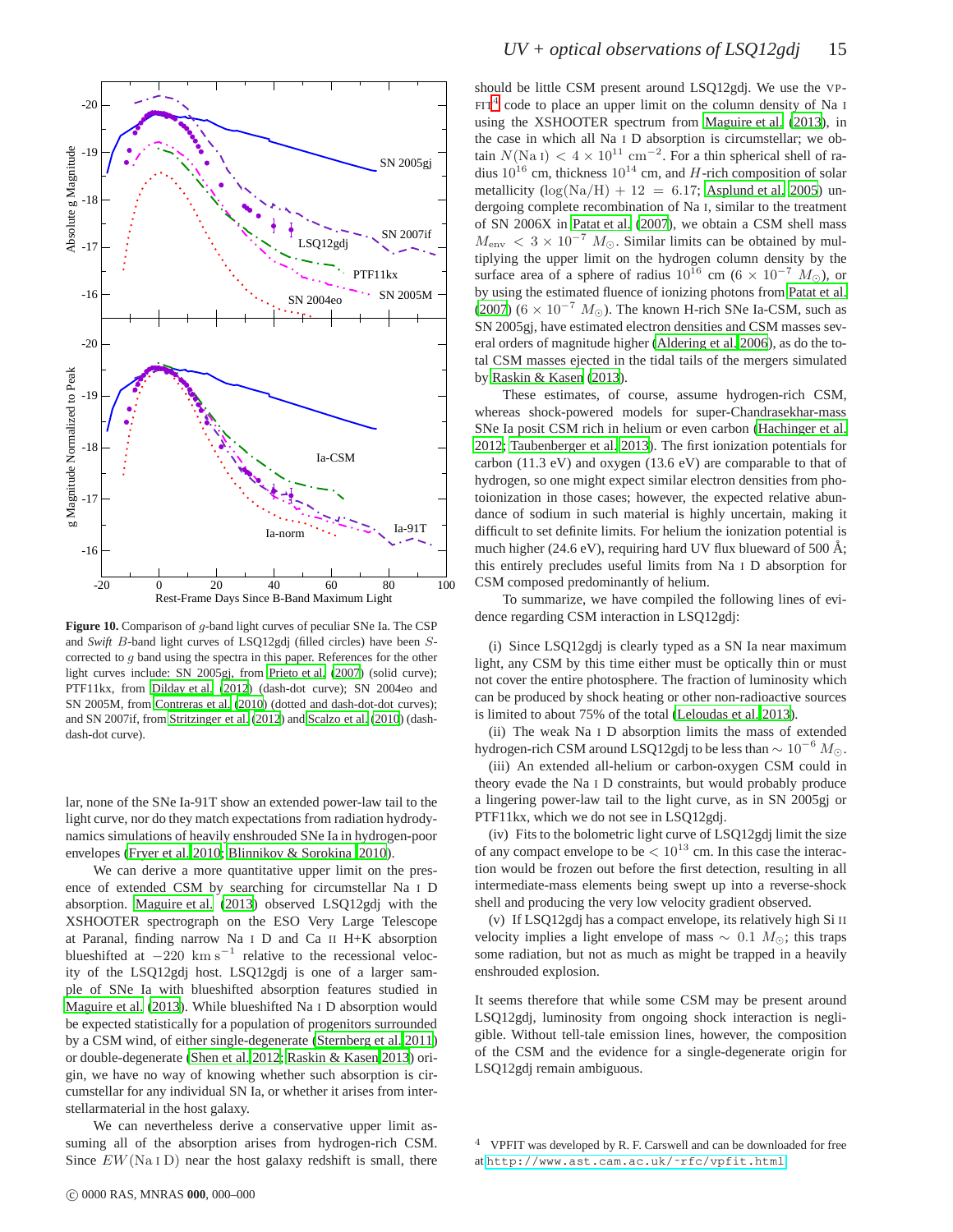## <span id="page-15-0"></span>**4.3 Implications for SN 2007if and SN 2009dc**

LSQ12gdj was flagged early in its evolution as a bright, peculiar SN Ia. By considering the UV contribution to LSQ12gdj's luminosity, we have shown that up to 10% of LSQ12gdj's maximumlight luminosity may be trapped thermal energy from an interaction with a compact envelope. Such a model, with small variations in the relative contributions of  ${}^{56}$ Ni mass and radioactivity to the maximum-light luminosity, can explain the observational appearance of 1991T-like SNe Ia of comparable luminosity, including SN 1991T itself and the SNe Ia analyzed in [Scalzo et al. \(2012](#page-17-32)).

We now consider what lessons may extend to the much brighter SNe Ia, SN 2007if and SN 2009dc, if any. While [Taubenberger et al. \(2011](#page-17-15)), [Hachinger et al. \(2012\)](#page-17-28), and [Taubenberger et al.](#page-17-20) [\(2013](#page-17-20)) considered a number of possible physical scenarios for SN 2009dc, they were led to present a white dwarf exploding inside an envelope as the most likely scenario based on the following considerations: The abundance patterns derived from photospheric-phase and nebular-phase spectra are characteristic of the thermonuclear explosion of a white dwarf, rather than of a core-collapse event. A single rapidly rotating white dwarf with the necessary mass ( $> 2M_{\odot}$ ) and inferred <sup>56</sup>Ni mass would have been difficult to explain from the standpoint of binary star evolution. Violent mergers or collisions in double-degenerate systems are expected to produce highly asymmetric explosions, while the lack of continuum polarization implies a spherically symmetric event [\(Tanaka et al. 2010\)](#page-17-13). Requiring that the event be spherical also rules out models which explain SN 2009dc's luminosity mainly through viewing angle effects [\(Hillebrandt et al. 2007](#page-17-27)). Finally, even those channels able to produce very large  ${}^{56}$ Ni masses, such as white dwarf collisions [\(Raskin et al. 2010;](#page-17-96) [Kushnir et al.](#page-17-97) [2013](#page-17-97)), produce ejecta velocities which are too high to match the observations. An interaction with an envelope converts kinetic energy into luminosity, enabling a powerful explosion to have low ejecta velocity [\(Scalzo et al. 2010\)](#page-17-10) and potentially relaxing the requirement of a very high <sup>56</sup>Ni mass.

However, [Hachinger et al.](#page-17-28) [\(2012](#page-17-28)) and [Taubenberger et al.](#page-17-20) [\(2013](#page-17-20)) make no specific predictions for the geometry or physics of the interaction. [Hachinger et al. \(2012](#page-17-28)) show that spectra of SN 2009dc can be reproduced by the sum of a SN Ia spectrum and a smooth pseudocontinuum; they consider polynomials and spectra of SNe with strong CSM interactions as possible functional forms. The interaction luminosity is simply assumed to be the difference between what is observed and what is predicted from radioactive decay. [Taubenberger et al. \(2013](#page-17-20)) examine the influence of the post-interaction ejecta density profile on radiation trapping at late times, and estimate a CSM mass of about 0.6  $M_{\odot}$ ; they make few predictions about the CSM geometry necessary to reproduce the near-maximum light curve, and raise concerns about fine-tuning.

Using LSQ12gdj as a point of departure, we can reason about how the presence of interaction luminosity affects inferences about the ejected masses and <sup>56</sup>Ni masses of SN 2007if and SN 2009dc. While ongoing interactions may run into fine-tuning problems, an interaction can contribute to maximum-light luminosity while leaving the late-time light curve undisturbed as long as the envelope is sufficiently compact.

The influence of interaction with a compact envelope can thus be crudely estimated as an adjustment to the luminosity-toradioactivity ratio  $\alpha$ . The [Scalzo et al.](#page-17-10) [\(2010](#page-17-10)) analysis of SN 2007if used  $\alpha = 1.3 \pm 0.1$ , i.e., it assumed that around 30% of SN 2007if's maximum-light luminosity was trapped radiation, and a long rise time of 23 days. While the rising part of the light curve was well-sampled by ROTSE-III [\(Yuan et al. 2010\)](#page-17-11), with the first de-

tection at 20 days before B-band maximum light, SN 2007if has only one pre-maximum bolometric light curve point, making its maximum-light colour uncertain [\(Scalzo et al. 2012\)](#page-17-32) and precluding a more detailed analysis of the pre-maximum light curve. Crucially, SN 2007if also has no UV data. If the UV component of SN 2007if's bolometric luminosity evolved in a similar way to LSQ12gdj's, this would have made SN 2007if 17% more luminous at peak (3.7 ×  $10^{43}$  erg s<sup>-1</sup>), requiring a <sup>56</sup>Ni mass of around  $(2.0/\alpha)$   $M_{\odot}$ . Most of the trapped radiation should be gone around 60 days after explosion, so the late-time light curve measurements correctly reflect that the ejecta must have been extremely massive. If we assume  $\alpha = 2.0$ , bringing  $M_{\text{Ni}}$  down to 1.0  $M_{\odot}$ , the limit of what can be achieved in a Chandrasekhar-mass explosion [\(Khokhlov et al. 1993](#page-17-21)), we must still have  $M_{\rm ej} > 2.26 M_{\odot}$  at 99% confidence.

Similar considerations apply to SN 2009dc, which has an almost identical light curve to SN 2007if out to 100 days past maximum light. SN 2009dc also has *Swift* data [\(Silverman et al. 2011](#page-17-14)), though none before maximum light, so the precise shape of its premaximum bolometric light curve is still subject to large uncertainties. At maximum light, [Silverman et al.](#page-17-14) [\(2011](#page-17-14)) estimate that about 20% of SN 2009dc's bolometric flux is emitted in the UV, similar to LSQ12gdj. The low absorption-line velocities make it impossible for SN 2009dc to have a "normal" density structure, or even much burned material beyond about 9000 km s<sup>-1</sup>. For SN 2009dc to have been a tamped detonation or pulsating delayed detonation, the outer, incompletely burned layers of ejecta must have represented a much larger fraction of the total ejecta mass — possibly as high as 30% of the total — in order to reproduce its even lower ejecta velocities. Under these conditions, the reverse shock should penetrate far into the inner layers of ejecta before stalling, and the distribution of material in the reverse-shock shell becomes important to gamma-ray transport at late times. Thus the approximation previously used by [Scalzo et al. \(2012\)](#page-17-32) for SN 2007if and other super-Chandrasekhar-mass candidates, in which the shock redistributes kinetic energy and traps thermal energy but has little effect on the late-time light curve, probably breaks down for SN 2009dc. Detailed hydrodynamic simulations of explosions inside compact envelopes could be used to suggest a suitable density profile.

In contrast to SN 2007if, SN 2009dc's relatively large (∼  $75 \text{ km s}^{-1}$  day<sup>-1</sup>) Si II velocity gradient presents a problem for explosion scenarios which produce shell structures in the ejecta [\(Quimby et al. 2007\)](#page-17-48), because no velocity plateau is evident. It is also clear that intermediate-mass elements cannot all be trapped in a thin layer, as with the delayed detonation scenario suggested by [Childress et al. \(2013a\)](#page-17-52) for SN 2012fr. However, given the strength of the shock necessary, the approximation of the reverseshock shell as a thin layer could also break down here. A pulsating delayed detonation could have given SN 2009dc a highly disturbed density structure without the need for an envelope or for a very narrow layer of intermediate-mass elements in velocity space. [Baron et al. \(2012](#page-16-21)) invoked such a model for the slow-declining SN 2001ay [\(Krisciunas et al. 2011\)](#page-17-98).

One difficulty with pulsating models for SN 2007if and SN 2009dc is that, while the pulsation will thermalize and redistribute kinetic energy, the shock freezes out much sooner after explosion than in the case of a tamped detonation. This forces  $w = 0$ and prevents a significant contribution of trapped thermalized kinetic energy to the maximum-light luminosity (but potentially further enhancing trapping of radioactive energy near maximum light).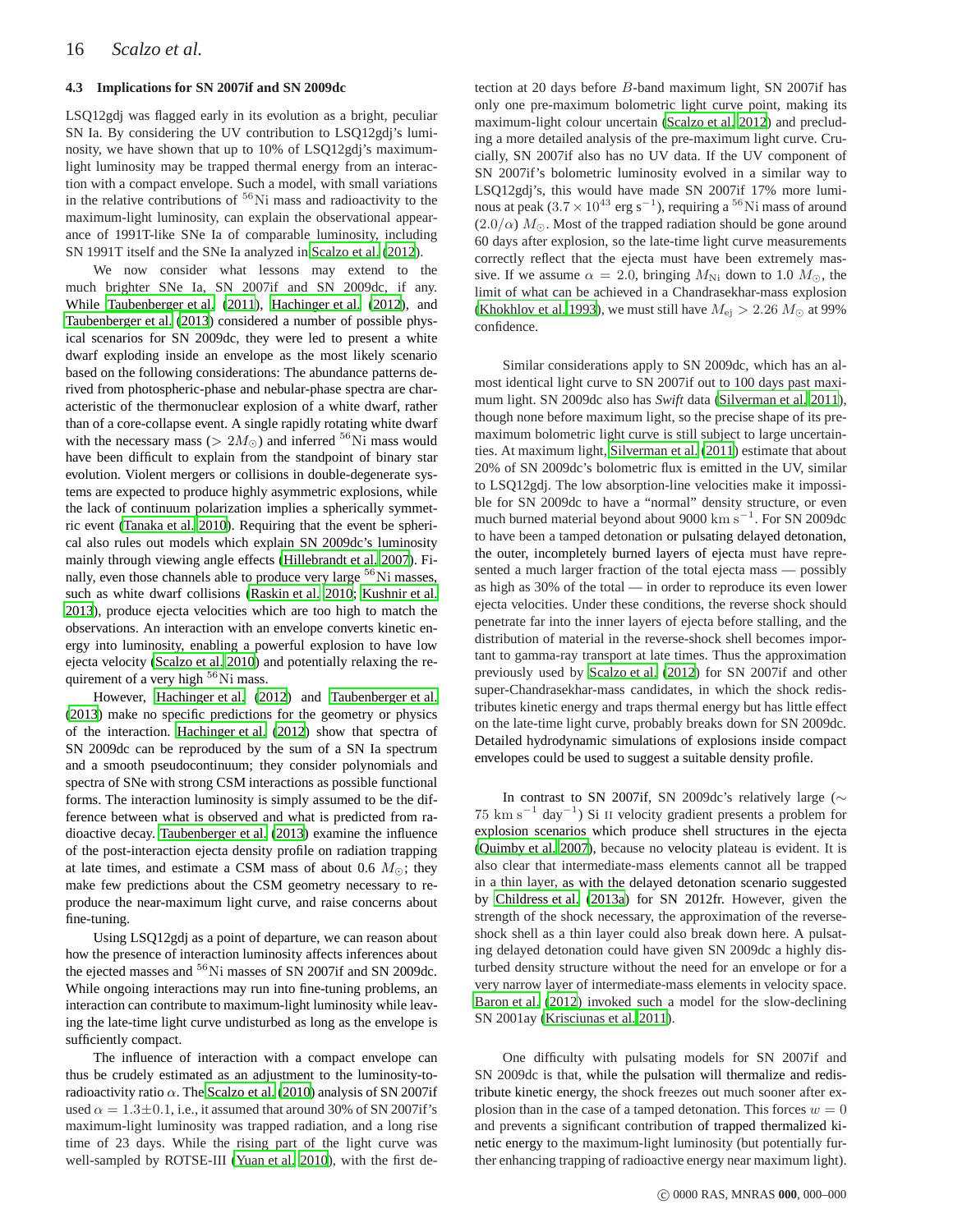LSQ12gdj is a well-observed, overluminous SN Ia in a nearby galaxy with little to no dust extinction. The extensive spectroscopic time series show that LSQ12gdj is spectroscopically 1991T-like, with intermediate-mass element absorption signatures only in a narrow range of velocities, much like SN 2007if and other 1991T-like SNe Ia [Scalzo et al. \(2010](#page-17-10), [2012\)](#page-17-32). From the bolometric light curve of LSQ12gdj we infer a  $^{56}{\rm Ni}$  mass of about 1.0  $M_{\odot}$  and an ejected mass near the Chandrasekhar mass.

Observations at UV wavelengths well before maximum light provide additional useful constraints on the properties of LSQ12gdj and other 1991T-like SNe Ia, not considered elsewhere. A large fraction (17%) of the bolometric luminosity near maximum light, and nearly 30% in the earliest observations, is emitted bluewards of 3300 Å. Accounting for this effect increases the derived <sup>56</sup>Ni mass significantly relative to cases in which it is ignored (e.g., [Scalzo et al. 2012\)](#page-17-32), assuming that the SN is powered through radioactivity alone.

Our excellent time and wavelength coverage also allow us to consider alternative sources of luminosity for LSQ12gdj, which can guide our intuition for other luminous super-Chandrasekhar-mass SN Ia candidates. We find that as much as 10% of LSQ12gdj's luminosity could come from trapped thermal energy from an earlyphase shock interaction, with virtually none coming from ongoing shocks at later times. Such a mechanism could in principle explain the extreme luminosities and low photospheric velocities of SN 2007if and SN 2009dc as resulting from the trapping of thermalized kinetic energy from a short interaction at early times, without appealing to ongoing shock interactions with extended winds which are likely to cause greater deviations from SN Ia behavior than observed.

Our findings represent what can be done with detailed observations, and to push our understanding of super-Chandrasekharmass SNe Ia forward, even more detailed observations will be needed. Early ultraviolet coverage is critical, starting as soon after explosion as possible. Optical and near-infrared observations extending to late times, well past maximum light, are needed to place helpful constraints on the mass. Nebular spectra can elucidate the density structure of the innermost ejecta, with implications for the importance of radiation trapping near maximum light. These observations must go hand in hand with sophisticated, self-consistent modelling which can deal with theoretical uncertainties and with systematic errors in the observations.

Measurement of the properties of a general spectroscopically selected sample of 1991T-like SNe Ia could provide vital clues to the identity of their progenitors and how they relate to other super-Chandrasekhar-mass SNe Ia, such as SN 2006gz and SN 2009dc, and to CSM-interacting SNe Ia, such as SN 2005gj and PTF11kx. [Leloudas et al. \(2013\)](#page-17-92) show a strong association between 1991Tlike SNe Ia and the growing Ia-CSM subclass which show narrow H $\alpha$  lines in their spectra [\(Silverman et al. 2013b](#page-17-91)); they imply that 1991T-like SNe Ia must in general be single-degenerate explosions, although not all of them are required to display strong CSM interaction. Similarly, a SN Ia sample from an untargeted search selected only by peak absolute magnitude can determine the spectroscopic diversity and range of explosion mechanisms which can account for superluminous SNe Ia, and how many superluminous SNe Ia result from the explosions of super-Chandrasekhar-mass white dwarfs.

# **ACKNOWLEDGMENTS**

PyRAF and PyFITS are products of the Space Telescope Science Institute, which is operated by AURA for NASA. This research has made use of the NASA/IPAC Extragalactic Database (NED) which is operated by the Jet Propulsion Laboratory, California Institute of Technology, under contract with the National Aeronautics and Space Administration. This research is based on observations collected at the European Organisation for Astronomical Research in the Southern Hemisphere, Chile as part of PESSTO (the Public ESO Spectroscopic Survey for Transient Objects), ESO program ID 188.D-3003. Research leading to these results has received funding from the European Research Council under the European Union's Seventh Framework Programme (FP7/2007-2013)/ERC Grant agreement n° [291222] (PI : S. J. Smartt). The National Energy Research Scientific Computing Center, supported by the Office of Science of the U.S. Department of Energy under Contract No. DE-AC02-05CH11231, provided staff, computational resources, and data storage for this project. Parts of this research were conducted by the Australian Research Council Centre of Excellence for All-Sky Astrophysics (CAASTRO), through project number CE110001020. This material is also based upon work supported by NSF under grants AST–0306969, AST– 0607438 and AST–1008343. RS acknowledges support from ARC Laureate Grant FL0992131. ST acknowledges support from the Transregional Collaborative Research Center TRR 33 "The Dark Universe" of the Deutsche Forschungsgemeinschaft. KM is supported by a Marie Curie Intra European Fellowship, within the 7th European Community Framework Programme (FP7). MF is supported by the European Union FP7 programme through ERC grant number 320360. MS and CC gratefully acknowledge generous support provided by the Danish Agency for Science and Technology and Innovation realized through a Sapere Aude Level 2 grant. AG acknowledges support by the EU/FP7 via ERC grant no. 307260, a GIF grant, the Minerva ARCHES award and the Kimmel award.

## **REFERENCES**

- <span id="page-16-15"></span>Ade, P. A. R., Aghanim, N., Armitage-Caplan, C., et al. 2013, arXiv:1303.5076
- <span id="page-16-17"></span><span id="page-16-7"></span>Aldering, G., Antilogus, P., Bailey, S., et al. 2006, ApJ, 650, 510 Arnett, W. D. 1982, ApJ, 253, 785
- <span id="page-16-20"></span>Asplund, M., Grevesse, N., & Sauval, A. J. 2005, in *Cosmic Abundances as Records of Stellar Evolution and Nucleosynthesis*, ed. F. N. Bash, & T. G. Barnes, p. 25
- <span id="page-16-5"></span>Bailey, S., Aldering, G., Antilogus, P., et al. 2009, A&A, 500, L17
- <span id="page-16-9"></span>Baltay, C., Rabinowitz, D., Hadjiyska, E., et al. 2013, PASP, 125, 683
- <span id="page-16-21"></span>Baron, E., Höflich, P., Krisciunas, K., et al. 2012, ApJ, 753, 105 2014, ApJ, 785, 37
- <span id="page-16-19"></span><span id="page-16-1"></span>Benetti, S., Cappellaro, E., Mazzali, P., et al. 2005, ApJ, 623, 1011
- <span id="page-16-11"></span>Bertin, E. & Arnouts, S. 1996, A&AS, 317, 393
- <span id="page-16-10"></span>Bertin, E., Mellier, Y., Radovich, M., et al. 2002, ASP Conference Series, Vol. 281, eds. D.A. Bohlender, D. Durand, & T.H. Handley, p. 228.
- <span id="page-16-8"></span>Blinnikov, S. I. & Sorokina, E. I. 2010, arXiv:1009.4353
- <span id="page-16-12"></span>Blondin, S., & Tonry, J. L. 2007, ApJ, 666, 1024
- <span id="page-16-16"></span>Blondin, S., Dessart, L., Hillier, D. J., et al. 2013, MNRAS, 429, 2127
- <span id="page-16-0"></span>Branch, D., Fisher, A., & Nugent, P. 1993, AJ, 106, 2383
- <span id="page-16-18"></span>Branch, D., Jeffery, D. J., Blaylock, M., et al. 2000, PASP, 112, 217
- <span id="page-16-2"></span>Branch, D., Dang, L., Hall, N., et al. 2006, PASP, 118, 560
- <span id="page-16-3"></span>Branch, D., Troxel, M. A., Jeffery, D. J., et al. 2007, PASP, 119, 135
- <span id="page-16-4"></span>Branch, D., Jeffery, D. J., Parrent, J., et al. 2008, PASP, 120, 135
- <span id="page-16-14"></span>Breeveld, A. A., Landsman, W., Holland, S. T., et al. 2011, in AIP Conf.
- Proc. 1358, Gamma-Ray Bursts 2010, ed. J. E. McEnery, J. L. Racusin, & N. Gehrels (Melville, NY: AIP), 373; arXiv:1102.4717
- <span id="page-16-13"></span>Brown, P., Holland, S., Immler, S., et al. 2009, AJ, 137, 4517
- <span id="page-16-6"></span>Brown, P., Holland, S., & Milne, P. 2014, ApJ, 787, 29